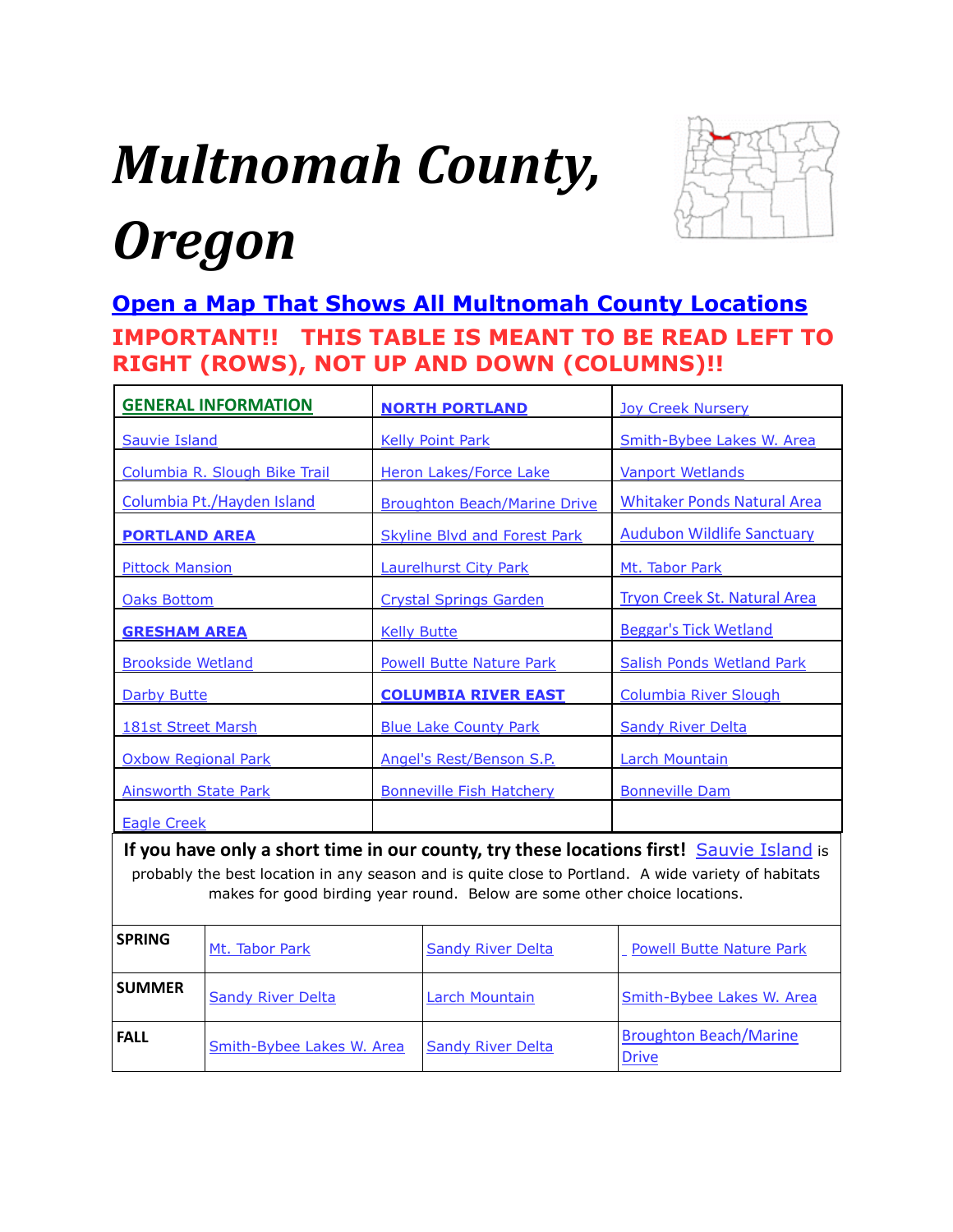<span id="page-1-0"></span>**Authors/Editors**: John Fitchen, John Gatchet, Andy Frank, Adrian Hinkle, Christopher Hinkle, Marcia Marvin, Chuck Gates **County Seat**: Portland **County Size**: 466 square miles **High Elevation** : Buck Peak (4,751 feet) **Rarities** : Emperor Goose, Yellow-billed Loon, Masked Booby, Magnificent Frigatebird, Sharp-tailed Sandpiper, Slaty-backed Gull, Northern Hawk-Owl, Costa's Hummingbird, Vermillion Flycatcher, Scissor-tailed Flycatcher, Plumbeous Vireo, Brown Thrasher, Lark Bunting, Summer Tanager, Smith's Longspur, McCown's Longspur, Rustic Bunting, Blue Grosbeak, Painted Bunting, Rusty Blackbird, Brambling **Top County Lister** : John Fitchen (296) **Year List Record** : Adrian Hinkle 2013 (226) **County Contact Person**: Email [John Fitchen](mailto:Jfitchen@aol.com)

#### **[return to the top](#page-0-0)**

**Introduction**: Multnomah is the smallest county in Oregon. However, the old adage, "Good things come in small packages." can certainly be applied to this county. While accommodating Oregon's largest city and many other intensely populated regions, Multnomah County provides many "pockets" of habitat that attract migrants and residents. Two of Oregon's most important rivers (the Columbia and the Willamette) merge in this county and many birds use these waterways during at least part of the year. Over 350 species have been discovered here and a robust community of birders make regular forays to many of the sites mentioned in this guide. **An indispensable resource for birding Multnomah County is John Fitchen's** ["Birding](https://smile.amazon.com/Birding-Portland-Multnomah-County-Fitchen/dp/B005FMTO00/ref=smi_www_rco2_go_smi_g2609328962?_encoding=UTF8&*Version*=1&*entries*=0&ie=UTF8)  [Portland and Multnomah County"](https://smile.amazon.com/Birding-Portland-Multnomah-County-Fitchen/dp/B005FMTO00/ref=smi_www_rco2_go_smi_g2609328962?_encoding=UTF8&*Version*=1&*entries*=0&ie=UTF8). This 70 page book covers the major birding areas of the county in a much more detailed manner than our online guide. The maps alone are worth the list price of \$12.95 at the [Portland](http://audubonportland.org/support/nature-store/catalog.html?Vl=1&Tp=2)  [Audubon Nature Store](http://audubonportland.org/support/nature-store/catalog.html?Vl=1&Tp=2) (503-292-6855), [Powell's Books in Portland](http://www.powells.com/book/birding-portland-multnomah-county-2221135263256/1-12) (), as well as [ABA Sales](http://www.buteobooks.com/category/OR.html) (1-800-634-7736). Detailed site descriptions, photos, and John Fitchen's personal accounts of birding this county give the reader a front row seat to all the birding action in Multnomah County. The checklist at the end of the booklet has abundance codes that help birders determine the likelihood of finding specific quarry and give a full list of the expected species in the county. Finally, there is a 7-page section that gives detailed advice for finding specific species so you don't have to search all the wrong places before finding what you are looking for. Every Oregon birder should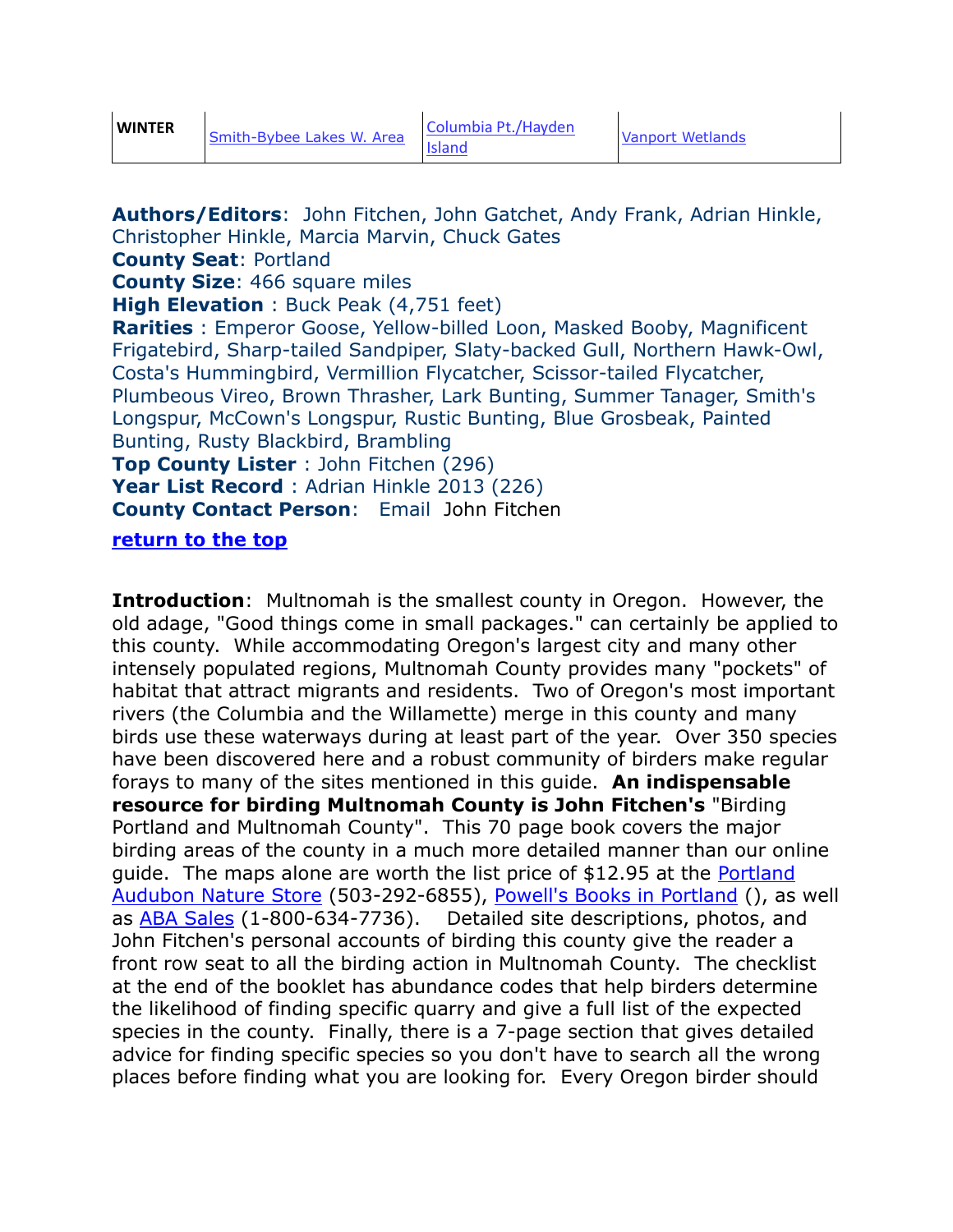own this book and it is a must for out of state visitors to the greater Portland area.

 **[return to the top](#page-0-0)**

# <span id="page-2-0"></span>**NORTH PORTLAND**

### <span id="page-2-1"></span>**Joy Creek Nursery [return to the top](#page-0-0)**

DeLorme (copyright 2001) Pg 66 C-1 DeLorme (copyright 2008) Pg 22 D-3 **geographic coordinates** 45 43' 14" N 122 53' 06" W [\(45.720670, -122.885254\)](https://www.google.com/maps/place/45°43)

[View A Google Map](http://maps.google.com/maps/ms?hl=en&ie=UTF8&msa=0&msid=108036481085398338899.00047ad0abf3c5174d8c6&ll=45.482281,-122.029266&spn=0.765464,2.113495&z=9)

**Location, Habitat, and Birds:** Located right on the Multnomah County border, this nursery is open to the public. Take Hwy 30 west from I-5 for about 18 miles and turn left (south) on Watson Road. After going through a couple of curves, you will see the signs for the nursery. Bird Watson Road past the nursery too. The surrounding region can be very birdy and the nursery itself attracts quite a few birds. Some species commonly found here include Sharp-shinned Hawk, Band-tailed Pigeon, Vaux's Swift, Rufous Hummingbird, Red-breasted Sapsucker, Pileated Woodpecker, Willow Flycatcher, Pacific-slope Flycatcher, Hutton's Vireo, Warbling Vireo, Steller's Jay, swallows, Black-capped Chickadee, Bewick's Wren, Winter Wren, Golden-crowned Kinglet, Swainson's Thrush, Varied Thrush, Orange-crowned Warbler, Savannah Sparrow, Fox Sparrow, Black-headed Grosbeak, Purple Finch, and Evening Grosbeak.

<span id="page-2-2"></span>**Sauvie Island** – (Check your map. The northern half of the island is in COLUMBIA COUNTY) **[return to the top](#page-0-0)**

DeLorme (copyright 2001) Pg 66 C-2 DeLorme (copyright 2008) Pg 22 E-3 **geographic coordinates Sauvie Island Bridge** 

45°37'35.7"N 122°49'06.1"W [\(45.626588, -122.818360\)](https://www.google.com/maps/place/45°37)

[View A Google Map](http://maps.google.com/maps/ms?hl=en&ie=UTF8&msa=0&ll=45.626764,-122.817535&spn=0.194237,0.527687&z=12&msid=108036481085398338899.00046dafaa1c9d8d45cab)

[eBird Hotspot Checklist for Sauvie Island \(Multnomah County\)](http://ebird.org/ebird/hotspot/L712038)

**[Click Here for a Checklist of Sauvie Island Birds](https://sauvieisland.org/wp-content/uploads/2018/09/Sauvie-birdlist-9-17-16-2.pdf)**

**[Click Here For A Map Of Sturgeon Lake Constructed By Bob Archer.](https://www.google.com/maps/d/edit?mid=zDYUv0mTlYiM.kTxgIpn68wsk)**

Location, Habitat and Birds Go to the [Oregon Birding Trails Website.](http://www.oregonbirdingtrails.org/) Choose the Willamette Valley Birding Trail. Click on the Trail Guide and choose the Columbia Loop Guide. (Check sections C-16 through 18).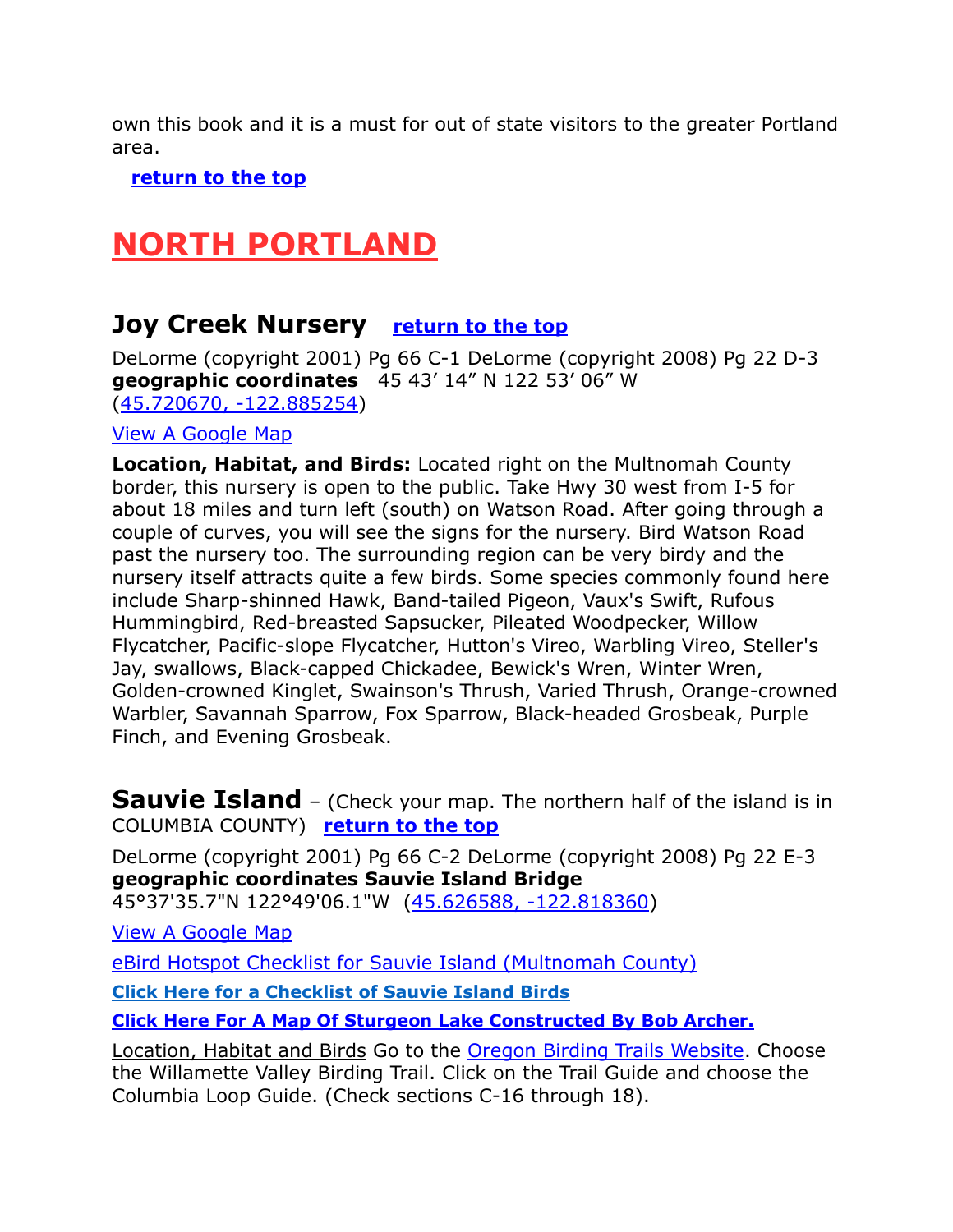### <span id="page-3-0"></span>**Kelly Point Park** – **[return to the top](#page-0-0)**

DeLorme (copyright 2001) Pg 66 C-2 DeLorme (copyright 2008) Pg 22 E-3 **geographic coordinates** 45°38'46.8"N 122°45'43.8"W [\(45.646336, -122.761803\)](https://www.google.com/maps/place/45°38)

[View A Google Map](http://maps.google.com/maps/ms?hl=en&ie=UTF8&msa=0&ll=45.533289,-122.423401&spn=0.778238,2.110748&z=10&msid=108036481085398338899.00046db3985ea12c7068a)

[eBird Hotspot Checklist for Kelly Point Park](http://ebird.org/ebird/hotspot/L907561?yr=all&m=&rank=mrec)

Location, Habitat and Birds Located at the confluence of the Willamette and Columbia Rivers, this location can be a promising migrant stop and is good for both water and land birds. Search the trees for migrant or resident passerines and then scope the shore and river for water birds. See the eBird checklist above for a list of birds.

### <span id="page-3-1"></span>**Smith-Bybee Lakes Wildlife Area [return to the top](#page-0-0)**

DeLorme (copyright 2001) Pg 66 D-3 DeLorme (copyright 2008) Pg 22 E-4 **geographic coordinates** 45°37'06.2"N 122°43'23.5"W [\(45.618375, -122.723190\)](https://www.google.com/maps/place/45°37)

[View A Google Map](http://maps.google.com/maps/ms?hl=en&ie=UTF8&msa=0&ll=45.533289,-122.423401&spn=0.778238,2.110748&z=10&msid=108036481085398338899.00046db3985ea12c7068a)

[eBird Hotspot Checklist for Smith-Bybee Lakes Wildlife Area](http://ebird.org/ebird/hotspot/L159604)

**Location, Habitat, and Birds:** Go to the [Oregon Birding Trails Website.](http://www.oregonbirdingtrails.org/) Choose the Willamette Valley Birding Trail. Click on the Trail Guide and choose the Portland Loop Guide. Section P-1. Though White-throated Sparrow, Common Goldeneye, and Red-eyed Vireo are mentioned in this guide, these species are rare at this location and should be reported should you come across any of them at Smith-Bybee.

### <span id="page-3-2"></span>**Columbia River Slough Bike Trail [return to the top](#page-0-0)**

DeLorme (copyright 2001) Pg 66 D-3 DeLorme (copyright 2008) Pg 22 E-5 **geographic coordinates** 45°36'02.6"N 122°43'07.8"W [\(45.600726, -122.718827\)](https://www.google.com/maps/place/45°36)

#### [View A Google Map](http://maps.google.com/maps/ms?hl=en&ie=UTF8&msa=0&msid=108036481085398338899.00046db3985ea12c7068a&ll=45.503459,-122.34375&spn=0.382589,1.056747&z=11)

**Location, Habitat, and Birds:** From I-5, take Marine Drive west for about a mile and turn left (south) on N. Portland Road. Go one mile and look for a parking area for the bike path on your left. Take this bike path east and you will soon see the Columbia Sewage Ponds. Check these for ducks and shorebirds. Continue on and you'll see the Heron Lakes Golf Course on your left. This area has a good bunch of ponds that can hold waterfowl. Further on, you can scope the fields of the Portland International Raceway. Loafing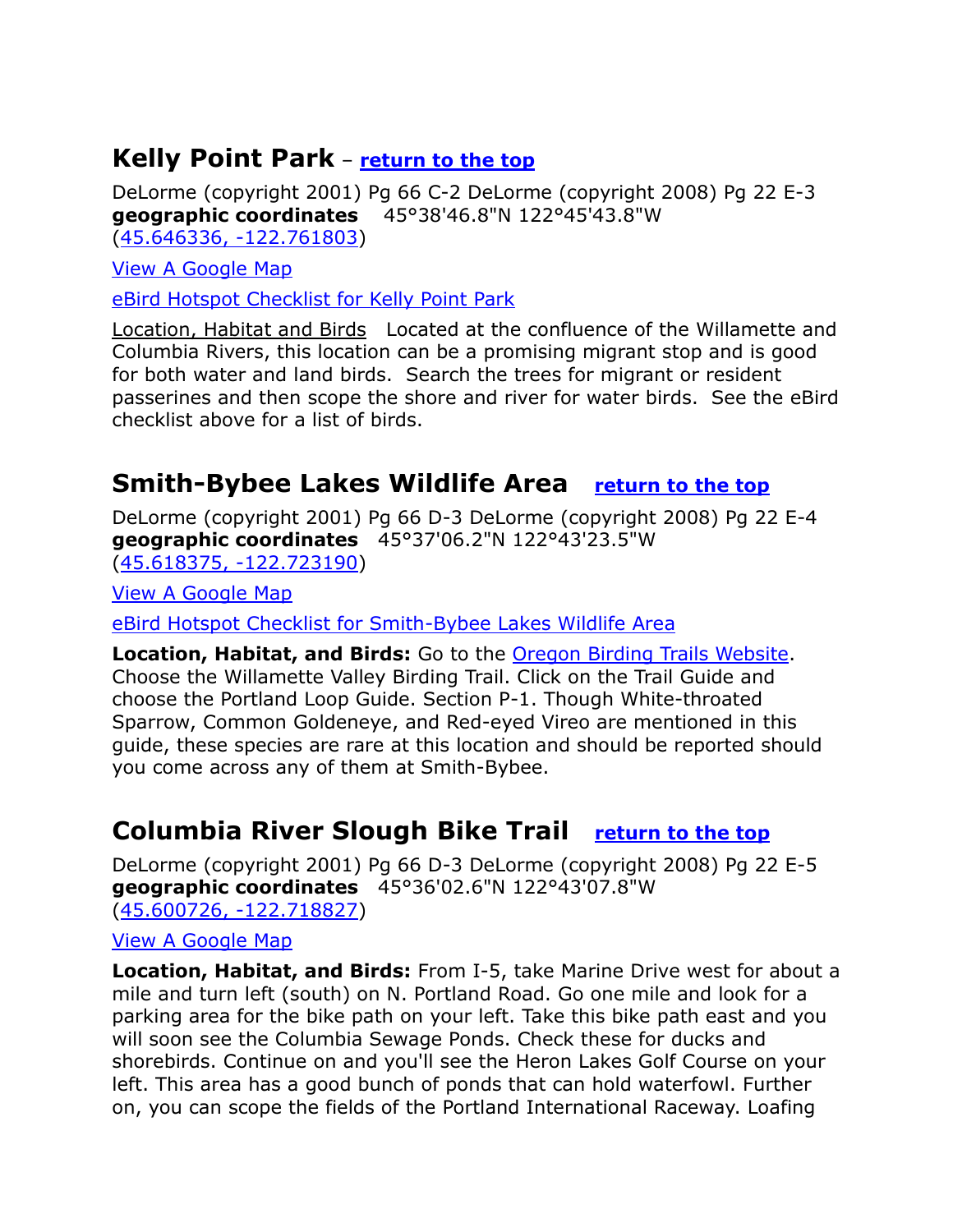gulls often collect here and large flocks of geese can produce an unusual sighting occasionally.

# <span id="page-4-0"></span>**Heron Lakes Golf Course - Force Lake [return to the top](#page-0-0)**

**DeLorme (copyright 2001)** Pg 66 D-3 DeLorme (copyright 2008) Pg 22 E-5 **geographic coordinates** 45°36'13.3"N 122°41'43.8"W [\(45.603703, -122.695485\)](https://www.google.com/maps/place/45°36)

[View A Google Map](http://maps.google.com/maps/ms?hl=en&ie=UTF8&msa=0&msid=108036481085398338899.00047ad0abf3c5174d8c6&ll=45.482281,-122.029266&spn=0.765464,2.113495&z=9)

[eBird Hotspot Checklist for Force Lake](http://ebird.org/ebird/hotspot/L1027749)

**Location, Habitat, and Birds:** Take I-5 exit 307 and travel west on Marine Drive for less than a half mile. Turn left (south) on West Delta Park and it will soon become N. Force Avenue. Explore the lake and other areas around this region. There is a lot of water here and birds are abundant. Check the areas around the golf course and keep an eye on the bare patches for longspurs and sparrows. Some species you might encounter are Greater White-fronted Goose, Cackling Goose, many duck species, 3 grebes, Great Egret, shorebirds, gulls, and a wide variety of passerines.

### <span id="page-4-1"></span>**Vanport Wetlands [return to the top](#page-0-0)**

**DeLorme (copyright 2001)** Pg 66 D-3 DeLorme (copyright 2008)Pg 22 F-5 **geographic coordinates** 45°35'52.7"N 122°41'11.3"W [\(45.597960, -122.686463\)](https://www.google.com/maps/place/45°35)

[View A Google Map](http://maps.google.com/maps/ms?hl=en&ie=UTF8&msa=0&ll=45.533289,-122.423401&spn=0.778238,2.110748&z=10&msid=108036481085398338899.00046db3985ea12c7068a)

[eBird Hotspot Checklist for Vanport Wetlands](http://ebird.org/ebird/hotspot/L714063)

**Location, Habitat, and Birds:** Go to the [Oregon Birding Trails Website.](http://www.oregonbirdingtrails.org/) Choose the Willamette Valley Birding Trail. Click on the Trail Guide and choose the Portland Loop Guide. Section P-2.

# <span id="page-4-2"></span>**Columbia Point/Hayden Island [return to the top](#page-0-0)**

DeLorme (copyright 2001) Pg 66 D-3 DeLorme (copyright 2008) Pg 22 E-5 **geographic coordinates** 45°36'37.9"N 122°40'10.4"W [\(45.610536, -122.669566\)](https://www.google.com/maps/place/45°36)

[View A Google Map](http://maps.google.com/maps/ms?hl=en&ie=UTF8&msa=0&ll=45.533289,-122.423401&spn=0.778238,2.110748&z=10&msid=108036481085398338899.00046db3985ea12c7068a)

[eBird Hotspot Checklist for Columbia Point/Hayden Island](http://ebird.org/ebird/hotspot/L2363918)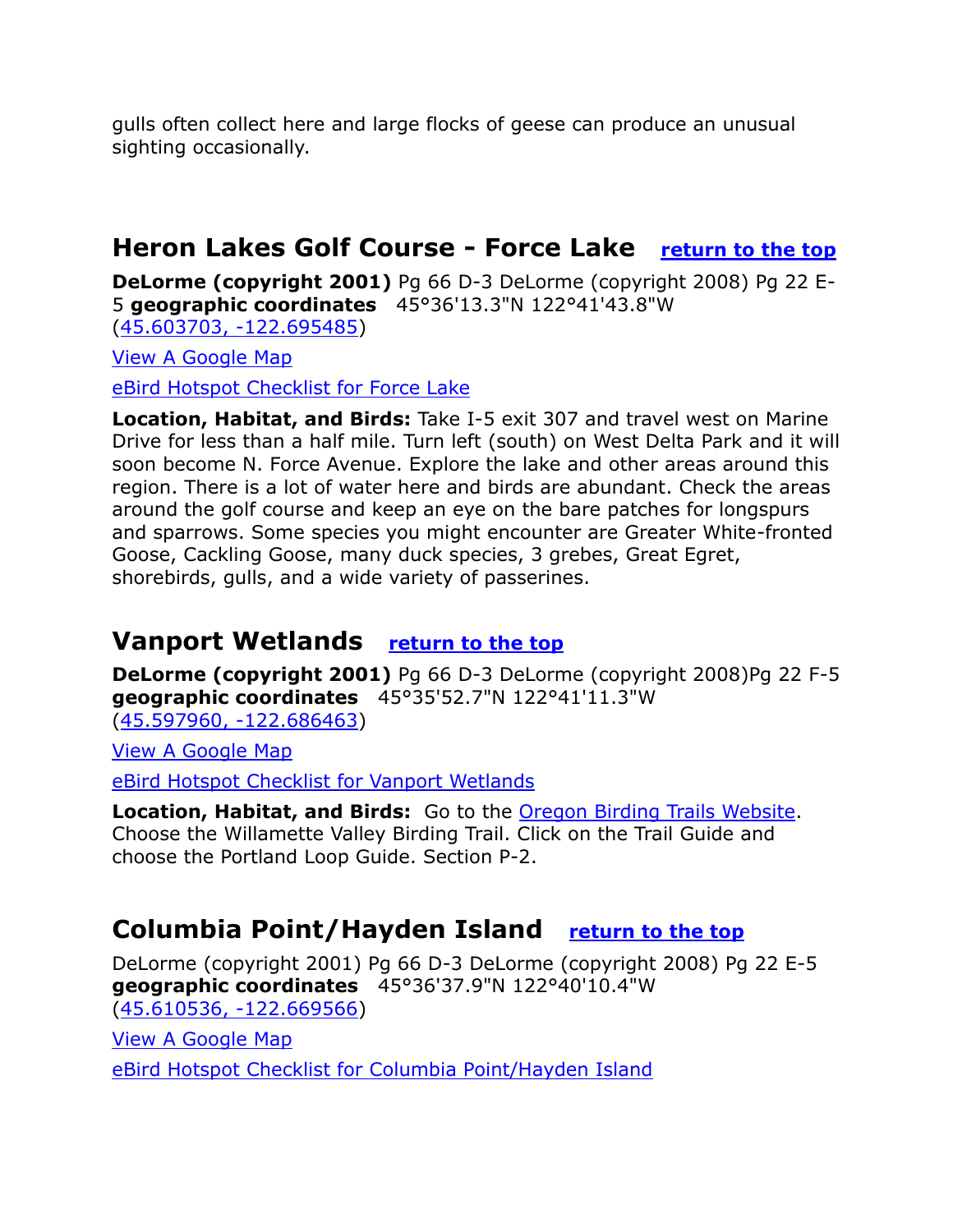**Location, Habitat, and Birds:** From I-5 northbound, take exit 308 (Hayden Island/Jantzen Beach). Proceed down the exit ramp and take the first right onto what becomes N. Tomahawk Island Drive. Go 0.1 mile and turn left onto N. Hayden Bay Drive (there is a sign at this turn that reads "River House"). Go 0.3 mile to cul-de-sac at Columbia Point (Condominium Community and Marina). Park and walk left of Columbia Point building on paved path to the riverbank ( $\sim$ 50 yards). This island is in the middle of Oregon's largest river so the birding implications are obvious. That said, **this location is most productive in fall and winter**. This is a great spot for grebes (all six species including regular sightings of Red-necked and Clarke's), scoters (all three species) and rarities like Parasitic Jaeger. Waterfowl of all kinds can be found here including late fall loons and scoters but don't neglect tolook for passerines in the bushes and trees.

# <span id="page-5-0"></span>**Broughton Beach/Marine Drive [return to the top](#page-0-0)**

DeLorme (copyright 2001) Pg 66 D-3 DeLorme (copyright 2008) Pg 22 E-5 **geographic coordinates** 45°36'27.5"N 122°41'11.6"W Marine Dr. [\(45.607649, -122.686545\)](https://www.google.com/maps/place/45°36) Broughton Beach [\(45.6003622,-](https://www.google.com/maps/place/45°36) [122.6152539\)](https://www.google.com/maps/place/45°36)

[View A Google Map](http://maps.google.com/maps/ms?hl=en&ie=UTF8&msa=0&ll=45.533289,-122.423401&spn=0.778238,2.110748&z=10&msid=108036481085398338899.00046db3985ea12c7068a)

[eBird Hotspot Checklist for Marine Drive Broughton Beach](http://ebird.org/ebird/hotspot/L815296)

[eBird Hotspot Checklist for Marine Drive \(148th NE Pullout\)](http://ebird.org/ebird/hotspot/L1901885)

**Location, Habitat, and Birds:** From I-5 near the Columbia River, take exit 307 to Marine Drive. Go east on Marine Drive for 4.0 miles and turn into the parking area for Broughton Beach. You can continue on Marine Drive and take advantage of several pullout areas to view waterfowl on the Columbia River. You can read the Birding Trail guide for this location by going to the [Oregon Birding Trails Website.](http://www.oregonbirdingtrails.org/) Choose the Willamette Valley Birding Trail. Click on the Trail Guide and choose the Portland Loop Guide. Section P-3. Broughton Beach has become a real hot spot. It can be productive at any time of year. It is especially good for shorebirds and is also good for owls, ducks, terns, and loons. New county birds for me at that site over the past five years are: Burrowing Owl (December 2016), Brown Pelican (November 2016), American Tree Sparrow (November 2014), Sanderling (September 2013) and Black Scoter (December 2011).

# <span id="page-5-1"></span>**Whitaker Ponds Natural Area [return to the top](#page-0-0)**

DeLorme (copyright 2001) Pg 66 D-3 DeLorme (copyright 2008) Pg 22 F-5 **geographic coordinates** 45 34' 25" N 122 36' 50" W [\(45.573896, -122.613752\)](https://www.google.com/maps/place/45°34)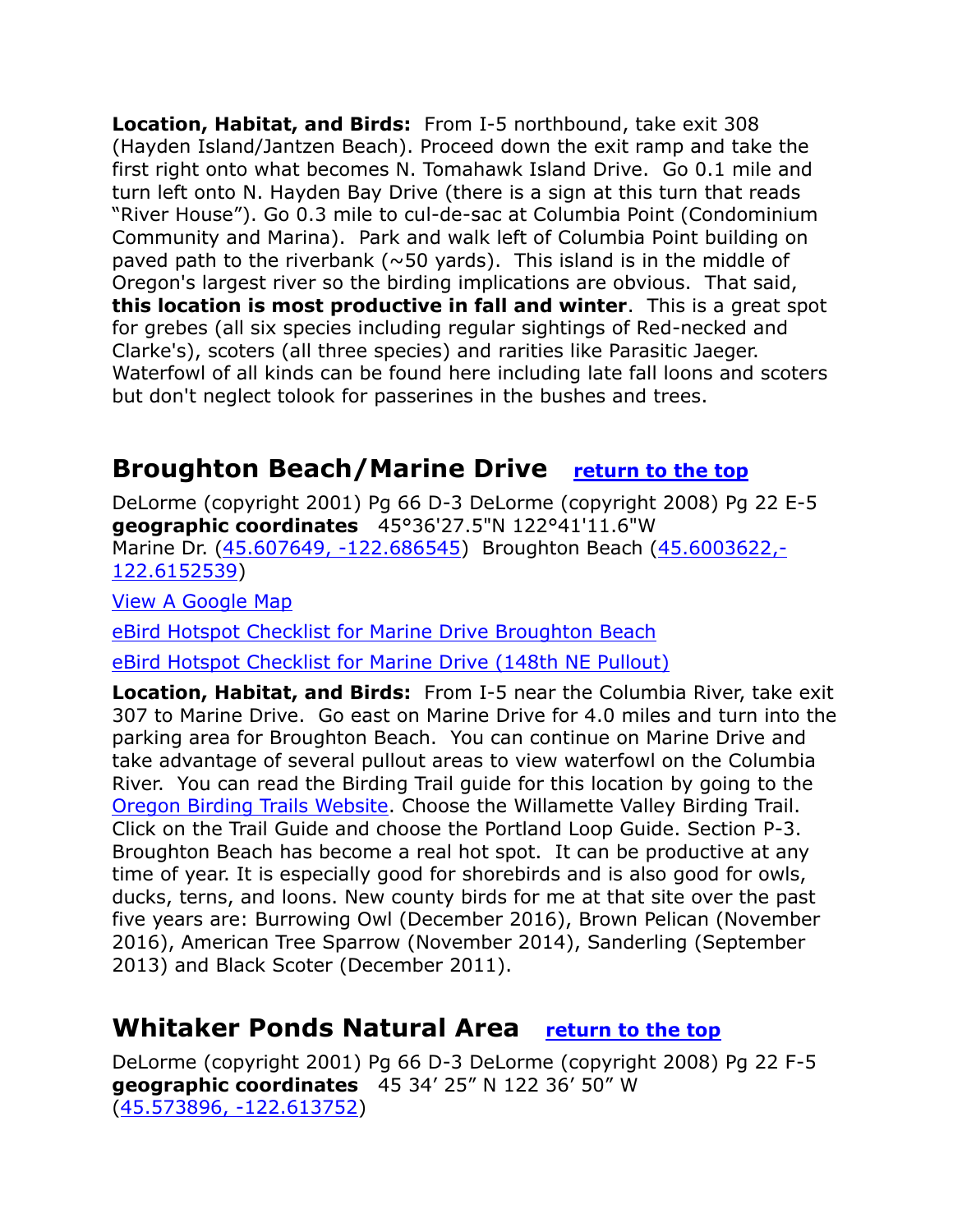### [View A Google Map](http://maps.google.com/maps/ms?hl=en&ie=UTF8&msa=0&ll=45.533289,-122.423401&spn=0.778238,2.110748&z=10&msid=108036481085398338899.00046db3985ea12c7068a)

[eBird Hotspot Checklist for](http://ebird.org/ebird/hotspot/L1413967) Whitaker Ponds NA

**Location, Habitat, and Birds:** Go to the [Oregon Birding Trails Website.](http://www.oregonbirdingtrails.org/) Choose the Willamette Valley Birding Trail. Click on the Trail Guide and choose the Portland Loop Guide. Section P-4.

# <span id="page-6-0"></span>**PORTLAND AREA**

### <span id="page-6-1"></span>**Skyline Blvd and Forest Park [return to the top](#page-0-0)**

DeLorme (copyright 2001) Pg 66 D-2 DeLorme (copyright 2008) Pg 22 F-4 **geographic coordinates** See the website below

[Forest Park Information](http://www.forestparkconservancy.org/forest-park/)

#### [View A Google Map](http://maps.google.com/maps/ms?hl=en&ie=UTF8&msa=0&msid=108036481085398338899.00047b52def01b4ea584e&ll=45.610675,-122.820969&spn=0.368411,1.056747&z=11)

**Location, Habitat, and Birds: Forest Park has the distinction of being the largest forested city park in America**. At right around 5000 acres, it dwarfs the other parks in Portland and, as expected, it provides some good birding opportunities. Skyline Boulevard borders the west side of the park and offers a good route for birding this area. From downtown Portland, take Burnside Street west into the hills above Portland for 3.4 miles. Turn right onto Skyline Blvd just after passing the Larry Keating Mansion. Zero your odometer at this point. Go 6.6 miles (just past Germantown Road) to NW Newton Road (gravel road on your right with an open green gate). Take Newton to a parking area and bird the trails here. Return to Skyline and drive another .5 miles to an unmarked road on the right (this road also has a green gate and a "BPA Road" sign on it). Walk the dirt road to the power lines and bird the power lines. Return to Skyline and go 2.7 miles to Skyline School on the right. Continue past the school on Skyline for 5.2 miles and look for an unmarked logging road. Park and walk around the blue gate into a clear-cut (good for Mt. Quail). There are several other clear-cuts beyond this one that offer good birding. Back on Skyline, go another 3 miles to Rocky Point Road. Turn right and go 0.4 miles to an unmarked logging road with a green gate on your left. Bird this road. From this location, you can continue on Rocky Pt. Rd. to Hwy 30, turn right, and it will take you to the Sauvie Island bridge where you can continue birding or return to Portland after a great day of birding Forest Park. Birds you may be able to see along the before mentioned route are Mt. Quail, Cooper's Hawk, Band-tailed Pigeon, Short-eared Owl, N. Pygmy-Owl, Barred Owl, Vaux's Swift, Calliope Hummingbird, Red-breasted Sapsucker, Pileated Woodpecker, Olive-sided Flycatcher, Hammond's Flycatcher, Pacific-slope Flycatcher, Cassin's Vireo, Hutton's Vireo, Warbling Vireo, Steller's Jay, Tree Swallow, 3 chickadee species, Bushtit, Brown Creeper, Red-breasted Nuthatch, Bewick's Wren,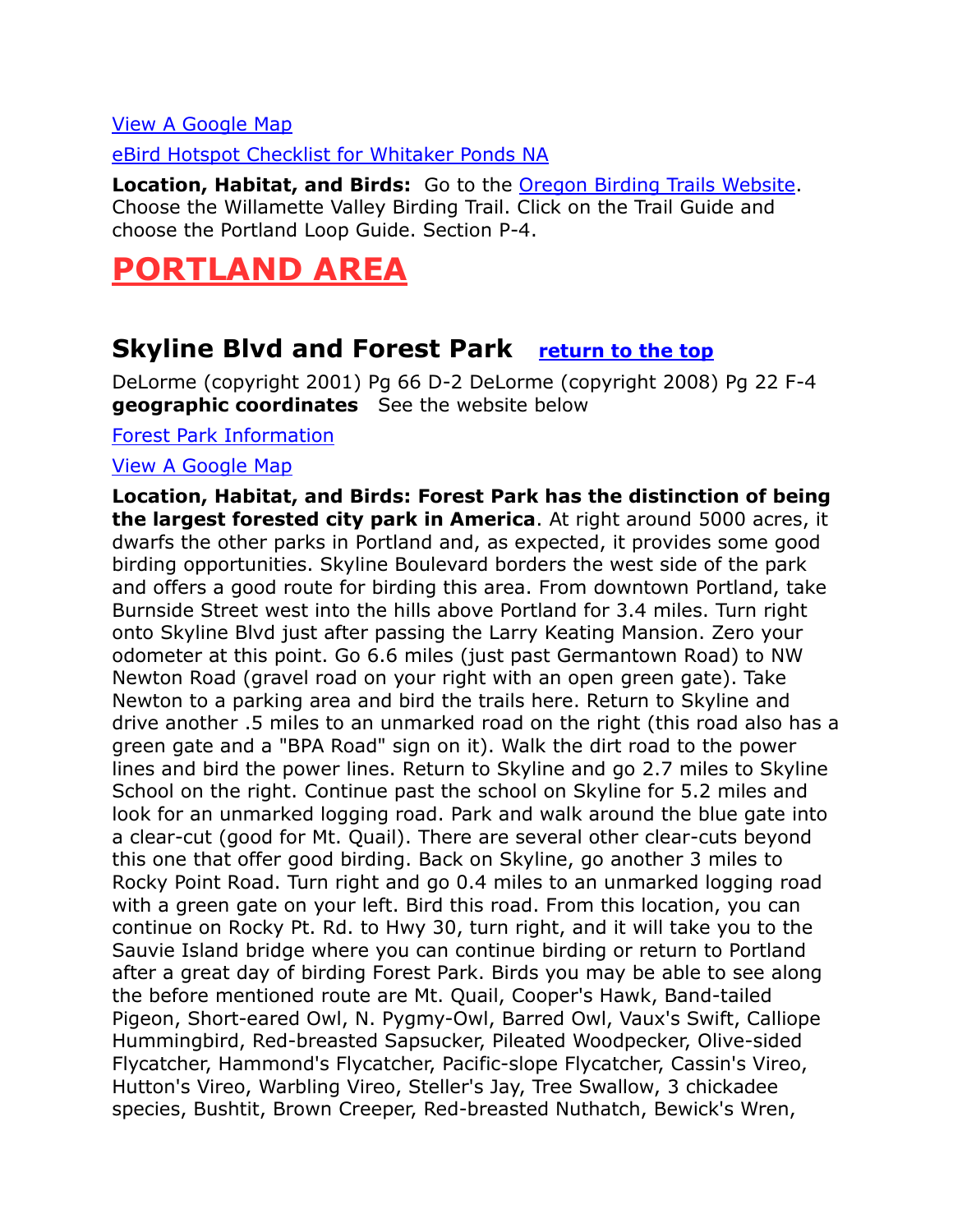Winter Wren, House Wren, both kinglets, 6 thrush species (including Western Bluebird), 8 species of warbler, 7 sparrow species, Red Crossbill, and Evening Grosbeak. Source: Catalyst Publications, Birding Portland and Multnomah County, John Fitchen.

### <span id="page-7-0"></span>**Audubon Wildlife Sanctuary and Forest Park [return](#page-0-0)  [to the top](#page-0-0)**

DeLorme (copyright 2001) Pg 66 D-2 DeLorme (copyright 2008) Pg 22 F-4 **geographic coordinates** 45°31'36.0"N 122°43'48.5"W [\(45.526680, -122.730127\)](https://www.google.com/maps/place/45°31)

[Portland Audubon House Website](http://audubonportland.org/sanctuaries/visiting)

[View A Google Map](http://maps.google.com/maps/ms?hl=en&ie=UTF8&msa=0&ll=45.532357,-122.719731&spn=0.024321,0.065961&z=15&msid=108036481085398338899.00046dacba92c9912a989)

[eBird Hotspot Checklist for Audubon Wildlife Sanctuary](http://ebird.org/ebird/hotspot/L285943)

[eBird Hotspot Checklist for Forest Park](http://ebird.org/ebird/hotspot/L1106513)

Location, Habitat, and Birds: Go to the [Oregon Birding Trails Website.](http://www.oregonbirdingtrails.org/) Choose the Willamette Valley Birding Trail. Click on the Trail Guide and choose the Columbia Loop Guide. (Check sections C-16 through 18)

### <span id="page-7-1"></span>**Pittock Mansion [return to the top](#page-0-0)**

DeLorme (copyright 2001) Pg 66 D-3 DeLorme (copyright 2008) Pg 22 F-4 **geographic coordinates** 45°31'31.3"N 122°43'04.3"W [\(45.525353, -122.717865\)](https://www.google.com/maps/place/45°31)

[Pittock Mansion Website](http://pittockmansion.org/about-the-mansion/for-naturalists/?gclid=CjwKEAiAr4vBBRCG36e415-_l1wSJAAatjJZZQ6PaLEI4ltMC4dbRAUKuf7IsW0PnC4HyofHC3RwuxoCZq_w_wcB)

[View A Google Map](http://maps.google.com/maps/ms?hl=en&ie=UTF8&msa=0&ll=45.533289,-122.423401&spn=0.778238,2.110748&z=10&msid=108036481085398338899.00046db3985ea12c7068a)

[eBird Hotspot Checklist for Pittock Mansion](http://ebird.org/ebird/hotspot/L447392)

**Location, Habitat, and Birds:** Go to the [Oregon Birding Trails Website.](http://www.oregonbirdingtrails.org/) Choose the Willamette Valley Birding Trail. Click on the Trail Guide and choose the Portland Loop Guide. Section P-11.

### <span id="page-7-2"></span>**Laurelhurst City Park [return to the top](#page-0-0)**

DeLorme (copyright 2001) Pg 66 D-3 DeLorme (copyright 2008) Pg 28 A-5 **geographic coordinates** 45°31'18.2"N 122°37'32.0"W [\(45.521725, -122.625568\)](https://www.google.com/maps/place/45°31)

[View A Google Map](http://maps.google.com/maps/ms?hl=en&ie=UTF8&msa=0&msid=108036481085398338899.00047ad0abf3c5174d8c6&ll=45.482281,-122.029266&spn=0.765464,2.113495&z=9)

[eBird Hotspot Checklist for Laurelhurst Park](http://ebird.org/ebird/hotspot/L1133945)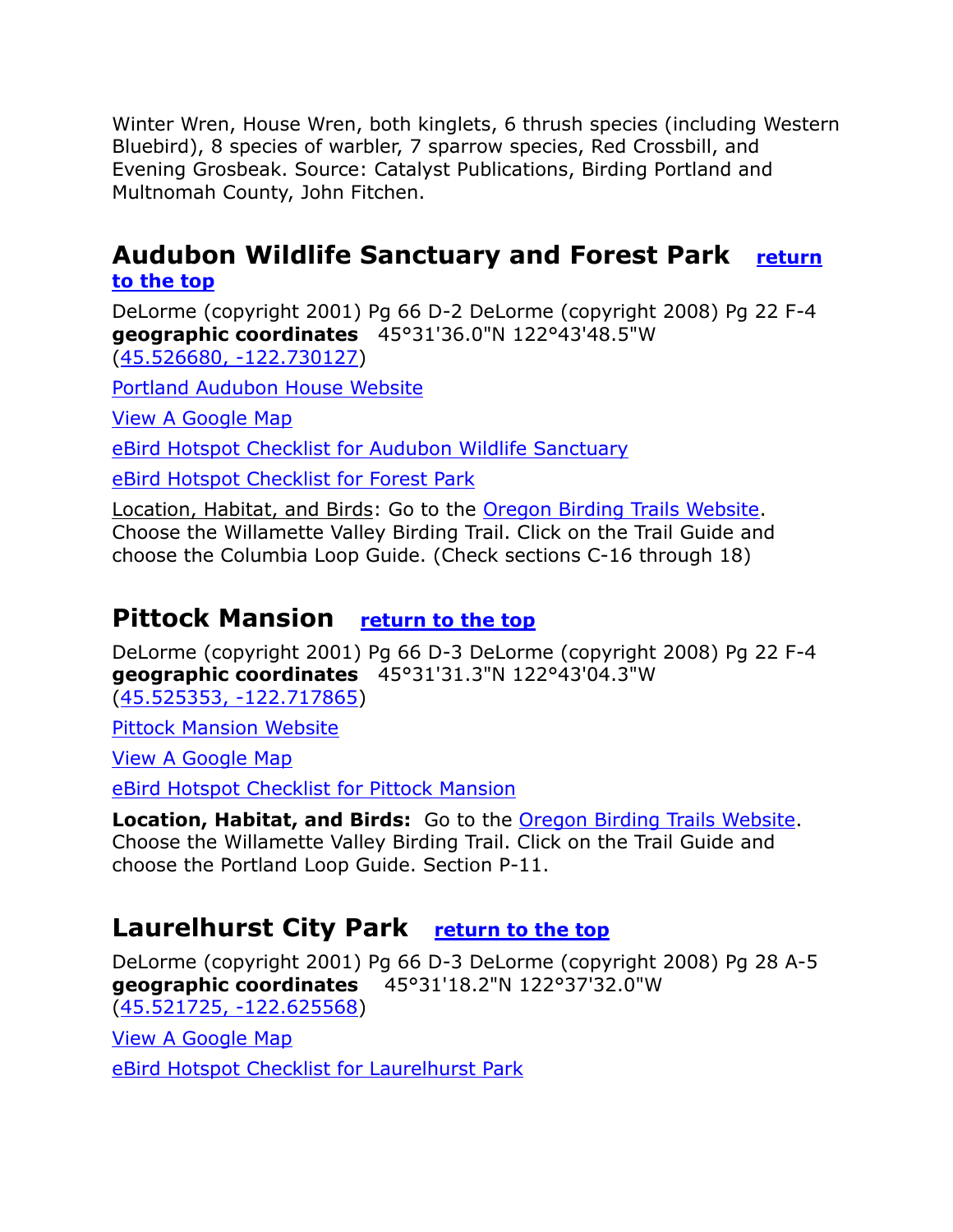**Location, Habitat, and Birds:** A nice duck pond surrounded by trees. This city park is located between Burnside and Stark on SE 39th Avenue. The big attractions here are ducks and gulls. Tufted Duck turned up here one time so it's a place that needs to be checked if you are in the area.

# <span id="page-8-0"></span>**Mt. Tabor Park [return to the top](#page-0-0)**

DeLorme (copyright 2001) Pg 66 D-4 DeLorme (copyright 2008) Pg 29 A-6 **geographic coordinates** 45°30'41.1"N 122°35'32.3"W [\(45.511429, -122.592311\)](https://www.google.com/maps/place/45°30)

[View A Google Map](http://maps.google.com/maps/ms?hl=en&ie=UTF8&msa=0&ll=45.533289,-122.423401&spn=0.778238,2.110748&z=10&msid=108036481085398338899.00046db3985ea12c7068a)

[eBird Hotspot Checklist for Mt. Tabor Park](http://ebird.org/ebird/hotspot/L447381)

[Very nice park map created by Tom McNamara](https://maps.google.com/maps/ms?msid=211377906176312304636.0004a24f4d8339f33bc21&msa=0)

**Location, Habitat, and Birds:** Go to the [Oregon Birding Trails Website.](http://www.oregonbirdingtrails.org/) Choose the Willamette Valley Birding Trail. Click on the Trail Guide and choose the Portland Loop Guide. Section P-9.

### <span id="page-8-1"></span>**Oaks Bottom [return to the top](#page-0-0)**

DeLorme (copyright 2001) Pg 60 A-3 DeLorme (copyright 2008) Pg 28 A-5 **geographic coordinates** 45°29'08.6"N 122°39'00.1"W [\(45.485725, -122.650025\)](https://www.google.com/maps/place/45°29)

[Oaks Bottom Website](https://www.portlandoregon.gov/parks/finder/index.cfm?propertyid=490&action=ViewPark)

[View A Google Map](http://maps.google.com/maps/ms?hl=en&ie=UTF8&msa=0&ll=45.533289,-122.423401&spn=0.778238,2.110748&z=10&msid=108036481085398338899.00046db3985ea12c7068a)

[eBird Hotspot Checklist for Oaks Bottom](http://ebird.org/ebird/hotspot/L453974)

**Location, Habitat, and Birds:** Go to the [Oregon Birding Trails Website.](http://www.oregonbirdingtrails.org/) Choose the Willamette Valley Birding Trail. Click on the Trail Guide and choose the Portland Loop Guide. Section P-10.

### <span id="page-8-2"></span>**Crystal Springs Rhododendron Test Gardens [return](#page-0-0)  [to the top](#page-0-0)**

DeLorme (copyright 2001) Pg 60 A-4 DeLorme (copyright 2008) Pg 28 A-5 **geographic coordinates** 45°28'48.2"N 122°38'07.4"W [\(45.480049, -122.635396\)](https://www.google.com/maps/place/45°28)

[Crystal Springs Rhododendron Test Gardens Website](http://crystalspringsgarden.org/)

[View A Google Map](http://maps.google.com/maps/ms?hl=en&ie=UTF8&msa=0&msid=108036481085398338899.00047ad0abf3c5174d8c6&ll=45.482281,-122.029266&spn=0.765464,2.113495&z=9)

[eBird Hotspot Checklist for Crystal Springs Rhododendron Test Gardens](http://ebird.org/ebird/hotspot/L792565)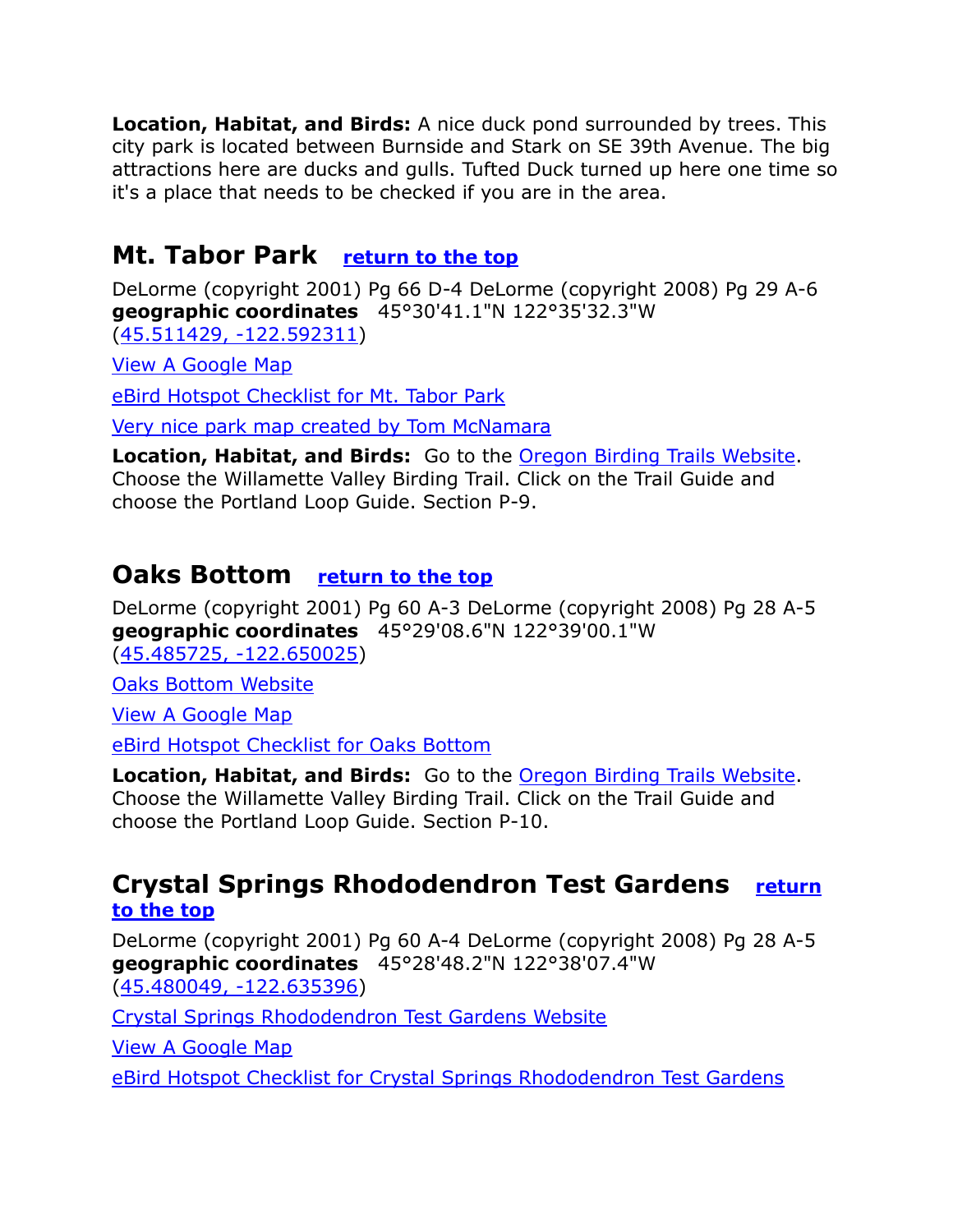**Location, Habitat, and Birds:** To find this location take McLoughlin Blvd. (99E) south out of downtown. 2.2 miles south of the Ross Island Bridge, turn left (east) on SE Bybee Blvd. Shortly, the road turns north and becomes 28th Street. Just north of Woodstock Blvd, you will see the parking area for the garden. This beautiful gem of a birding location is a favorite for locals. If you don't see a single bird, it will be worth the trip. Some birds that are possible here include White-fronted Goose, Cackling Goose, 20 species of duck, Pied-billed Grebe, Double-crested Cormorant, Green Heron, Blackcrowned Night-heron, Osprey, Sharp-shinned & Cooper's Hawks, Merlin, Virginia Rail, shorebirds, 7 gull species, Caspian Tern, Band-tailed Pigeon, Barn Owl, Western Screech-Owl, Great Horned Owl, Common Nighthawk, Vaux's Swift, Anna's Hummingbird, Rufous Hummingbird, Belted Kingfisher, Lewis's Woodpecker, Red-breasted Sapsucker, Pileated Woodpecker, Western Wood-Pewee, Pacific-slope Flycatcher, Cassin's Vireo, Steller's Jay. swallows, chickadees, Bushtit, nuthatches, Brown Creeper, wrens, kinglets, 4 thrushes, American Pipit, Cedar Waxwing, 8 warbler species (including Hermit), 9 sparrows, blackbirds, and finches.

### <span id="page-9-0"></span>**Tryon Creek State Natural Area [return to the top](#page-0-0)**

DeLorme (copyright 2001) Pg 60 A-3 DeLorme (copyright 2008) Pg 28 A-5 **geographic coordinates** 45°26'31.5"N 122°40'29.7"W [\(45.442079, -122.674908\)](https://www.google.com/maps/place/45°26)

[View A Google Map](http://maps.google.com/maps/ms?hl=en&ie=UTF8&msa=0&msid=108036481085398338899.00047b53511e32f5f26a3&ll=45.440863,-122.686386&spn=0.184763,0.528374&z=12)

[eBird Hotspot Checklist for Tryon Creek](http://ebird.org/ebird/hotspot/L875043) SNA

### [Friends of Tryon Creek Website](http://www.tryonfriends.org/)

**Location, Habitat, and Birds:** This park is just north of Lake Oswego and west of Milwaukie. From Portland, take I-84 exit 297 and take Terwilliger Blvd east for 1.7 miles to a traffic circle (follow the signs to Lewis & Clark College). The second spoke of the traffic circle will keep you on Terwilliger Blvd. Go another .8 miles on Terwilliger to the entrance of the park (Caution County Listers: the southern edge of the park is in Clackamas County). Many daytime mountain species can be found here and this location should not be overlooked as a good daylight destination but Tryon is especially good for owls. Northern Saw-whet, Barred, Great Horned, and Pygmy-Owl have all been found here (Source: Catalyst Publications, Birding Portland and Multnomah County, John Fitchen.) A recent July day produced the following species: Cooper's Hawk, Hutton's Vireo, Pileated Woodpecker, Hairy Woodpecker, Northern Flicker, Warbling Vireo, Black-throated Gray Warbler (10+), Wilson's Warbler (10+), Pacific-slope Flycatcher (10+), Band-tailed Pigeon, Swainson's Thrush, Brown Creeper, Winter Wren, and several more.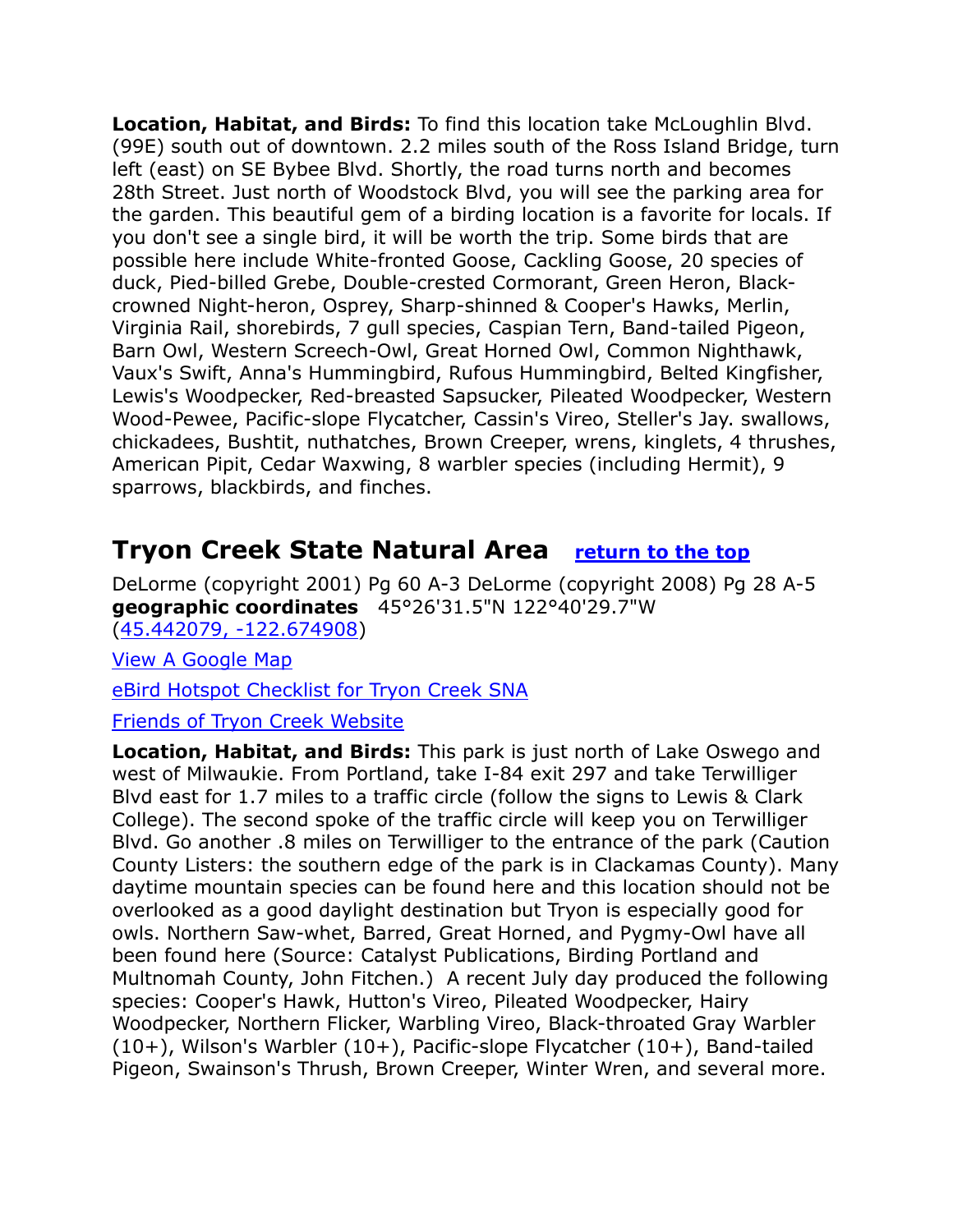Check for regular guided bird walks at the [Friends of Tryon Creek Calendar](http://www.tryonfriends.org/programs/calendar-listings/cat.listevents/2010/07/17/-.html)  [Listings.](http://www.tryonfriends.org/programs/calendar-listings/cat.listevents/2010/07/17/-.html)

# <span id="page-10-0"></span>**GRESHAM AREA**

### <span id="page-10-1"></span>**Kelly Butte [return to the top](#page-0-0)**

DeLorme (copyright 2001) Pg 60 A-4 DeLorme (copyright 2008) Pg 29 A-6 **geographic coordinates** 45°30'03.0"N 122°33'16.4"W [\(45.500837, -122.554542\)](https://www.google.com/maps/place/45°30)

### [View A Google Map](http://maps.google.com/maps/ms?hl=en&ie=UTF8&msa=0&msid=108036481085398338899.00047ad0abf3c5174d8c6&ll=45.482281,-122.029266&spn=0.765464,2.113495&z=9)

**Location, Habitat, and Birds:** From I-205 north of Powell Blvd., take the SE Division St. exit and travel east for a couple of blocks and turn right (south) on 101 Street. Take this to the end and access the north trail. You can also drive a little farther east on Division and take 103rd Street to an access point. To explore the south side, take Powell Blvd, east from I-205 and take the first left toward the water tower. Birds found at this location include Cooper's Hawks, Band-tailed Pigeon, Barn Owl, W. Screech-Owl, Great Horned Owl, Common Nighthawk, Vaux's Swift, Anna's Hummingbird, Rufous Hummingbird, Red-breasted Sapsucker, Pileated Woodpecker, Western Wood-Pewee, Olive-sided Flycatcher, Hammond's Flycatcher, Pacificslope Flycatcher, Cassin's Vireo, Steller's Jay. swallows, chickadees, Bushtit, nuthatches, Brown Creeper, wrens, kinglets, thrushes, warblers, sparrows, blackbirds, and finches.

# <span id="page-10-2"></span>**Beggar's Tick Wetland [return to the top](#page-0-0)**

DeLorme (copyright 2001) Pg 60 A-4 DeLorme (copyright 2008) Pg 29 A-6 **geographic coordinates** 45 28' 40" N 122 32' 56" W [\(45.478075, -122.549211\)](https://www.google.com/maps/place/45°28)

[View A Google Map](http://maps.google.com/maps/ms?hl=en&ie=UTF8&msa=0&msid=108036481085398338899.00047ad0abf3c5174d8c6&ll=45.482281,-122.029266&spn=0.765464,2.113495&z=9)

[eBird Hotspot Checklist for Beggar's Tick Wetland](http://ebird.org/ebird/hotspot/L1861216)

**Location, Habitat, and Birds:** From I-205 south of Powell Blvd., take Foster Road east for 0.8 miles to SE 111 Street. Turn left (north) and go 0.2 miles to the refuge on your left. You can park at the corner of Springwater and 111th or continue north a bit and park along 111th. There is a very nice wetland at the north end of this refuge. This region is under-birded. If you have visit here, be sure to report your findings so we can find out more about the birds here. Birds seen here include Cinnamon Teal, Green-winged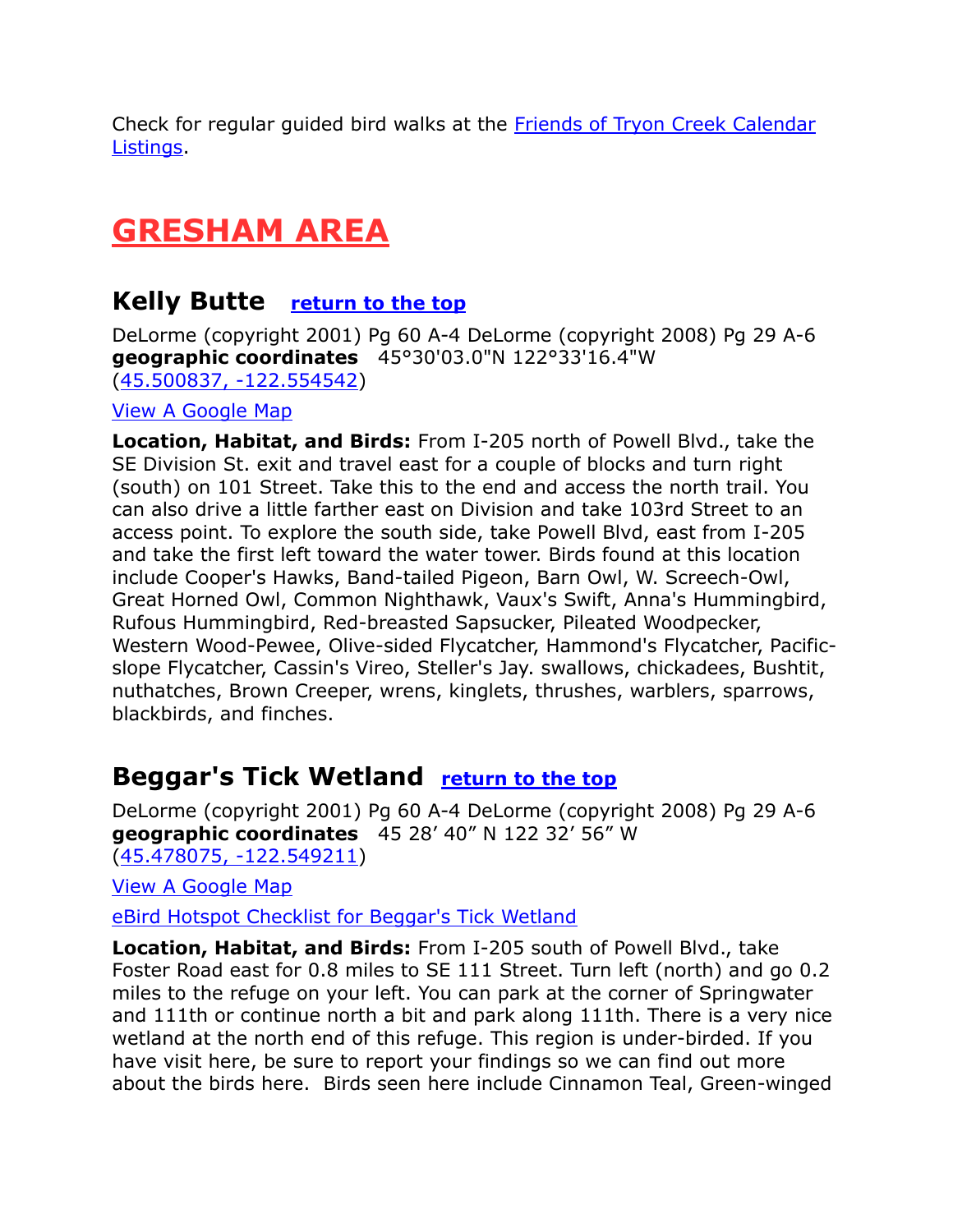Teal, Wood Duck, Pied-billed Grebe, Bewick's Wren, Golden-crowned Sparrow, Yellow-rumped Warbler, and Lesser Goldfinch.

### <span id="page-11-0"></span>**Brookside Wetland [return to the top](#page-0-0)**

DeLorme (copyright 2001) Pg 60 A-4 DeLorme (copyright 2008) Pg 29 A-6 **geographic coordinates** 45 28' 26" N 122 32' 47" W [\(45.474223, -122.546634\)](https://www.google.com/maps/place/45°28)

[View A Google Map](http://maps.google.com/maps/ms?hl=en&ie=UTF8&msa=0&msid=108036481085398338899.00047ad0abf3c5174d8c6&ll=45.482281,-122.029266&spn=0.765464,2.113495&z=9)

[eBird Hotspot Checklist for Brookside Park](http://ebird.org/ebird/hotspot/L1778337)

**Location, Habitat, and Birds:** This mitigation wetland is fairly young and should produce even better birding in the future. From I-205 south of Powell Blvd., take Foster Road east for .8 miles to SE 110 Street. Turn right (south) and go 0.2 miles to SE Brookside Drive. Turn left (east) and look for the wetland signs. Some of the birds you might see here include many species of ducks, Great Blue Heron, Sharp-shinned Hawk, Mourning Dove, Vaux's Swift, Belted Kingfisher, Downy Woodpecker, Pileated Woodpecker, Willow Flycatcher, Steller's Jay, Western Scub-Jay, swallows, Bushtit, Ruby-crowned Kinglet, Black-capped Chickadee, Bewick's Wren, Cedar Waxwing, Lincoln's Sparrow, Pine Siskin, Lesser Goldfinch, and American Goldfinch among other species.

### <span id="page-11-1"></span>**Powell Butte Nature Park [return to the top](#page-0-0)**

DeLorme (copyright 2001) Pg 60 A-4 DeLorme (copyright 2008) Pg 29 A-6 **geographic coordinates** 45°29'27.7"N 122°29'48.9"W [\(45.491037, -122.496907\)](https://www.google.com/maps/place/45°29)

[View A Google Map](http://maps.google.com/maps/ms?hl=en&ie=UTF8&msa=0&ll=45.533289,-122.423401&spn=0.778238,2.110748&z=10&msid=108036481085398338899.00046db3985ea12c7068a)

[eBird Hotspot Checklist for Powell Butte Nature Park](http://ebird.org/ebird/hotspot/L252795)

**Location, Habitat, and Birds:** Go to the [Oregon Birding Trails Website.](http://www.oregonbirdingtrails.org/) Choose the Willamette Valley Birding Trail. Click on the Trail Guide and choose the Portland Loop Guide. Section P-8.

### <span id="page-11-2"></span>**Salish Ponds Wetland Park [return to the top](#page-0-0)**

DeLorme (copyright 2001) Pg 67 D-5 DeLorme (copyright 2008) Pg 23 F-7 **geographic coordinates** 45°31'41.3"N 122°26'41.9"W [\(45.528133, -122.444967\)](https://www.google.com/maps/place/45°31)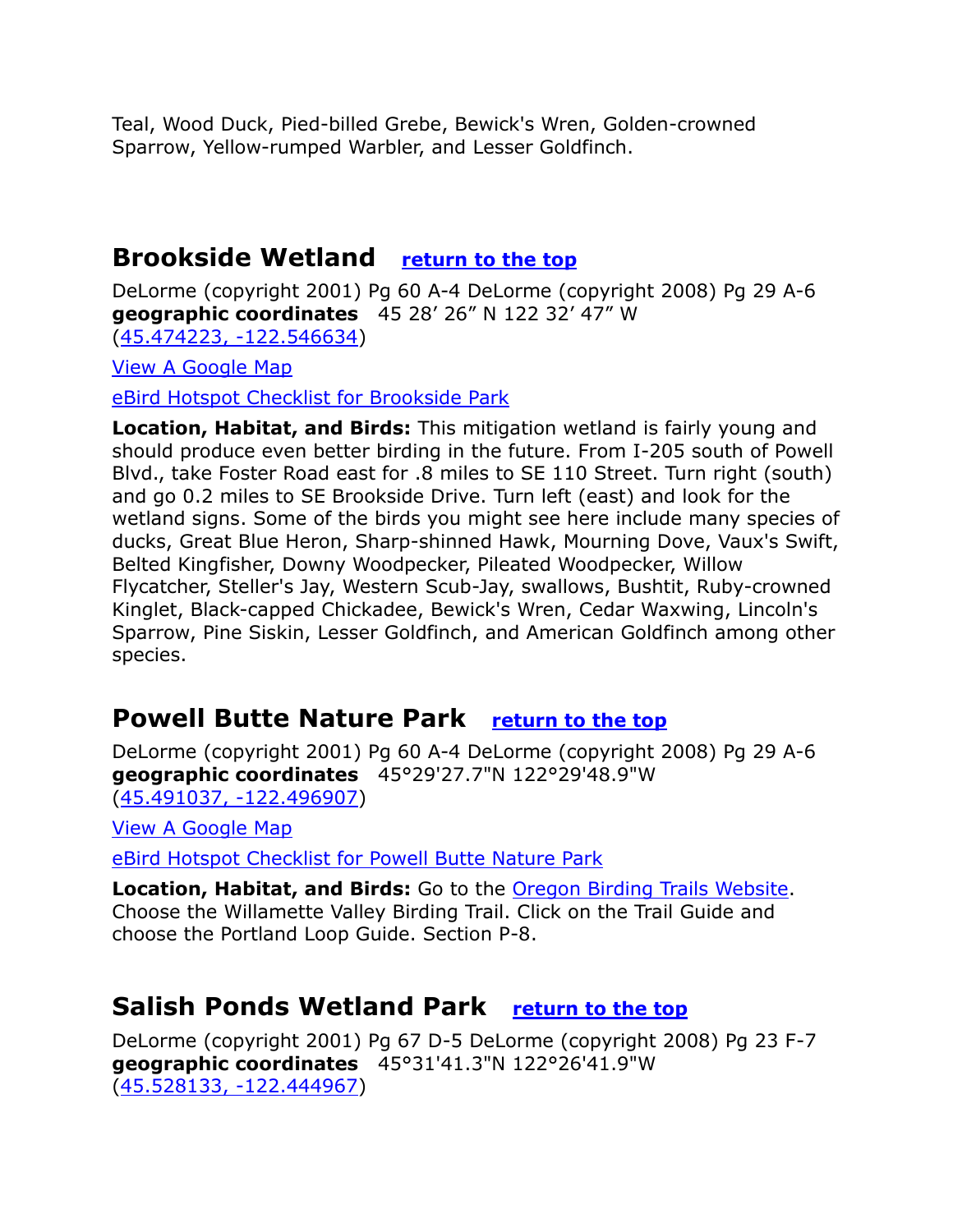### [View A Google Map](http://maps.google.com/maps/ms?hl=en&ie=UTF8&msa=0&ll=45.533289,-122.423401&spn=0.778238,2.110748&z=10&msid=108036481085398338899.00046db3985ea12c7068a)

[eBird Hotspot Checklist for Salish Ponds Park](http://ebird.org/ebird/hotspot/L1484071)

**Location, Habitat, and Birds:** Go to the [Oregon Birding Trails Website](http://www.oregonbirdingtrails.org/). Choose the Willamette Valley Birding Trail. Click on the Trail Guide and choose the Portland Loop Guide. Section P-7.

### <span id="page-12-0"></span>**Darby Butte (A.K.A. Darby Ridge or Gabbert Butte) [return to the top](#page-0-0)**

DeLorme (copyright 2001) Pg 61 A-5 DeLorme (copyright 2008) Pg 29 A-7 **geographic coordinates** 45°28'15.6"N 122°26'05.4"W [\(45.470986, -122.434828\)](https://www.google.com/maps/place/45°28)

#### [View A Google Map](http://maps.google.com/maps/ms?hl=en&ie=UTF8&msa=0&ll=45.477887,-122.395935&spn=0.047785,0.132093&z=14&msid=108036481085398338899.000472da0ba332b042be9)

**Location, Habitat, and Birds:** From the middle of Gresham on E. Powell Blvd, turn south on Roberts Avenue (by Bank of America). Travel south on Roberts for 0.75 miles and turn right (SW) on Regner Road. Take Regner for about 1.4 miles to SW 37th Terrace. Turn right onto this street and drive a block and a half. Park your car near 327 SW Terrace. There is a path that goes between 327 SE Terrace and the neighboring residence. Take this path into the Darby Butte area. This is public land with access to everyone. It is also known as Darby Ridge or Gabbert Butte. You walk up the grass meadow with trees planted and you can find a trail 0.8 of the way up the meadow that cuts through the field and planted tree and heads to thewest. When you reach the end of this trail you can take a trail to the east that goes to the top. There is also access from SE Gabbert Street off of SE RegnerRoad. SW Gabbert Street continues through the trees, but this is a dirt road. There are roads and trails through this area although it is very steep in some spots.Birds in the area include Great Horned Owl, Pileated Woodpecker, Red-breasted Sapsucker, Hairy Woodpecker, Downy Woodpecker, Band-tailed Pigeon, Chestnut-backed Chickadee, Brown Creeper, Bewick's Wren, Cedar Waxwing, Pine Siskin, and Lesser Goldfinch. (This information provided by John Gatchet)

# <span id="page-12-1"></span>**COLUMBIA RIVER EAST**

### <span id="page-12-2"></span>**Columbia River Slough [return to the top](#page-0-0)**

DeLorme (copyright 2001) Pg 66 D-4 DeLorme (copyright 2008) Pg 23 F-6 **geographic coordinates** 45°33'19.0"N 122°29'31.8"W [\(45.555282, -122.492170\)](https://www.google.com/maps/place/45°33)

[View A Google Map](http://maps.google.com/maps/ms?hl=en&ie=UTF8&msa=0&ll=45.533289,-122.423401&spn=0.778238,2.110748&z=10&msid=108036481085398338899.00046db3985ea12c7068a)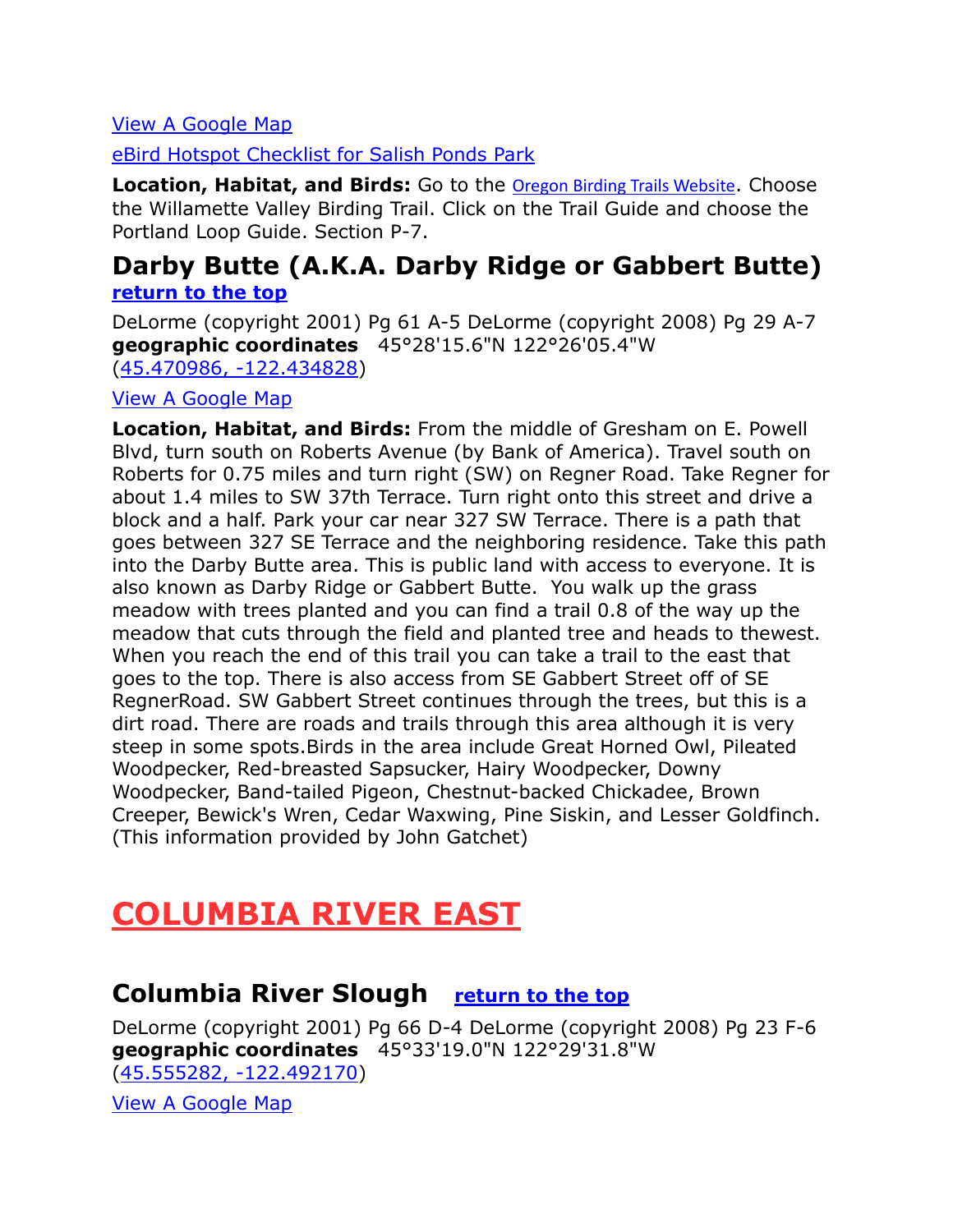**Location, Habitat, and Birds:** Go to the [Oregon Birding Trails Website.](http://www.oregonbirdingtrails.org/) Choose the Willamette Valley Birding Trail. Click on the Trail Guide and choose the Portland Loop Guide. Section P-5.

### <span id="page-13-0"></span>**181st Street Marsh [return to the top](#page-0-0)**

DeLorme (copyright 2001) Pg 66 D-4 DeLorme (copyright 2008) Pg 23 F-6 **geographic coordinates** 45°33'10.2"N 122°29'24.7"W [\(45.552842, -122.490196\)](https://www.google.com/maps/place/45°33)

[View A Google Map](http://maps.google.com/maps/ms?hl=en&ie=UTF8&msa=0&ll=45.533289,-122.423401&spn=0.778238,2.110748&z=10&msid=108036481085398338899.00046db3985ea12c7068a)

**Location, Habitat, and Birds:** From Marine Drive, turn south on 185th Street. Go 0.2 miles and turn right on NE Riverside Parkway. Go a half mile to Airport Way and turn right. Go 0.4 miles and turn left on NE Mason Street (To reach this location from I-84, take exit 13 and turn north on 181st Street. Go about 1.4 miles to Mason). Look for a dirt road immediately after turning onto Mason Street. Park and walk the dirt road until you come to a bluff that overlooks the marsh. If you're looking for marsh birds like American Bittern, Marsh Wren, Common Yellowthroat, or a possible Tricolored Blackbird (never seen here but you never know), this is a good spot. Virginia Rail and Sora can be heard calling in the spring and an occasional Northern Harrier can be found cruising the marsh. Swamp Sparrow is not to be expected but has been found here before.

# <span id="page-13-1"></span>**Blue Lake County Park [return to the top](#page-0-0)**

DeLorme (copyright 2001) Pg 67 D-5 DeLorme (copyright 2008) Pg 23 F-7 **geographic coordinates** 45°33'20.8"N 122°27'05.5"W [\(45.555790, -122.451541\)](https://www.google.com/maps/place/45°33)

[View A Google Map](http://www.us-places.com/map-places.php?placeid=2040731)

[eBird Hotspot Checklist for Blue Lake County Park](http://ebird.org/ebird/hotspot/L2281639)

Location: Off Marine Drive between NE 185th and NE 223rd.

Habitat and Birds: This lake sits just yards from the Columbia River and is right next to Fairview Lake. Loafing gulls and waterfowl can be found in the water and along the shore. The trees along the lake provide sustenance for migrating song birds in spring and fall.

### <span id="page-13-2"></span>**Sandy River Delta [return to the top](#page-0-0)**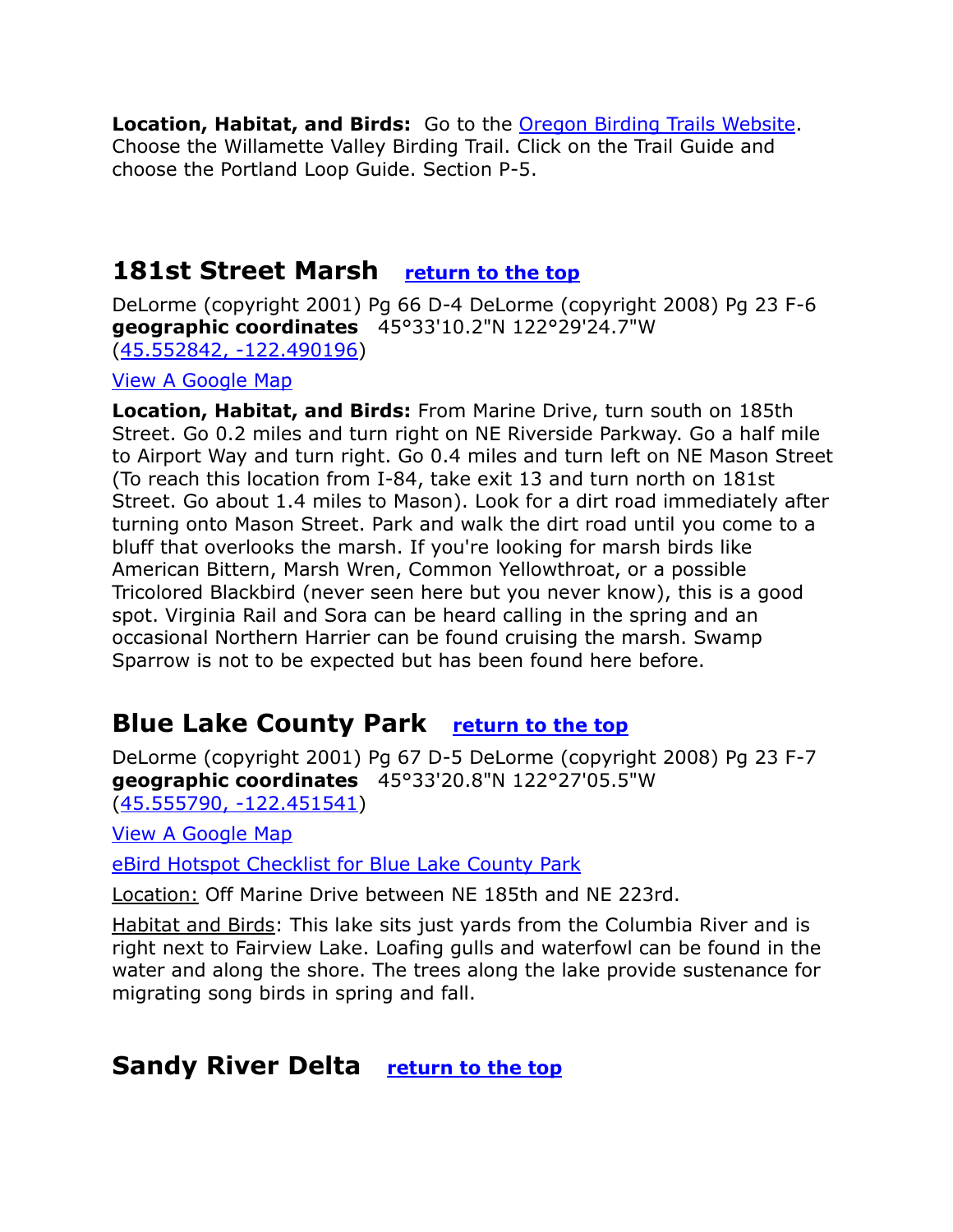DeLorme (copyright 2001) Pg 67 D-5 DeLorme (copyright 2008) Pg 23 F-7 **geographic coordinates** 45°33'55.0"N 122°24'29.7"W [\(45.565286, -122.408254\)](https://www.google.com/maps/place/45°33)

[View A Google Map](http://maps.google.com/maps/ms?hl=en&ie=UTF8&msa=0&ll=45.533289,-122.423401&spn=0.778238,2.110748&z=10&msid=108036481085398338899.00046db3985ea12c7068a)

[View a Detailed Map](https://maps.google.com/maps/ms?msa=0&msid=202580840043545663358.0004d8b220ec2f79f7e14)

[eBird Hotspot Checklist for Sandy River Delta](http://ebird.org/ebird/hotspot/L728130)

[Terrific Intra-site Map By John Notis Showing The Locations Of Commonly](http://maps.google.com/maps/ms?msa=0&t=h&z=15&msid=112875326708766955111.00048bec86c75297b5125)  [Targeted Species](http://maps.google.com/maps/ms?msa=0&t=h&z=15&msid=112875326708766955111.00048bec86c75297b5125)

**Location, Habitat, and Birds:** Go to the [Oregon Birding Trails Website.](http://www.oregonbirdingtrails.org/) Choose the Willamette Valley Birding Trail. Click on the Trail Guide and choose the Portland Loop Guide. Section P-6.

### <span id="page-14-0"></span>**Oxbow Regional Park [return to the top](#page-0-0)**

DeLorme (copyright 2001) Pg 61 A-6 DeLorme (copyright 2008) Pg 29 A-9 **geographic coordinates** 45°30'03.9"N 122°18'22.6"W [\(45.501076, -122.306282\)](https://www.google.com/maps/place/45°30)

[View A Google Map](http://maps.google.com/maps/ms?hl=en&ie=UTF8&msa=0&msid=108036481085398338899.00047ad0abf3c5174d8c6&ll=45.482281,-122.029266&spn=0.765464,2.113495&z=9)

[eBird Hotspot Checklist for Oxbow Regional Park](http://ebird.org/ebird/hotspot/L447445)

**Location, Habitat, and Birds:** This park charges a fee. Take I-84 exit 17 in Troutdale. Proceed east along the frontage road for a half mile and turn right (south) on NW 257th Ave (AKA NW Graham Road). Go 0.3 miles and turn left on the Historic Columbia River Hwy. Take the 2nd right onto Buxton Avenue and travel south for about a half mile and the road will fork. Stay to the left and the road becomes S. Troutdale Road. Take S. Troutdale about 2.6 miles south and turn left (east) on Division (actually these two roads merge so you don't actually make a turn). Take Division east for 1.5 miles and turn right (south) onto SE Oxbow Drive. Take this road about 2.2 miles to SE Hosner Road. Follow Hosner north into the park. This is a good wooded area with lots of local passerine breeders and plenty of action during the migrations. It's situated right on the Sandy River so many birds use this area as a migration route. This is the best place in the county for finding Ruffed Grouse. Early mornings in springtime are the best times to hear the drumming of the amorous males so get here early. Source: Catalyst Publications, Birding Portland and Multnomah County, John Fitchen. Check out the [metro map](http://www.oregonmetro.gov/index.cfm/go/by.web/id=150)

### <span id="page-14-1"></span>**Angel's Rest & Benson State Recreational Area [return to the top](#page-0-0)**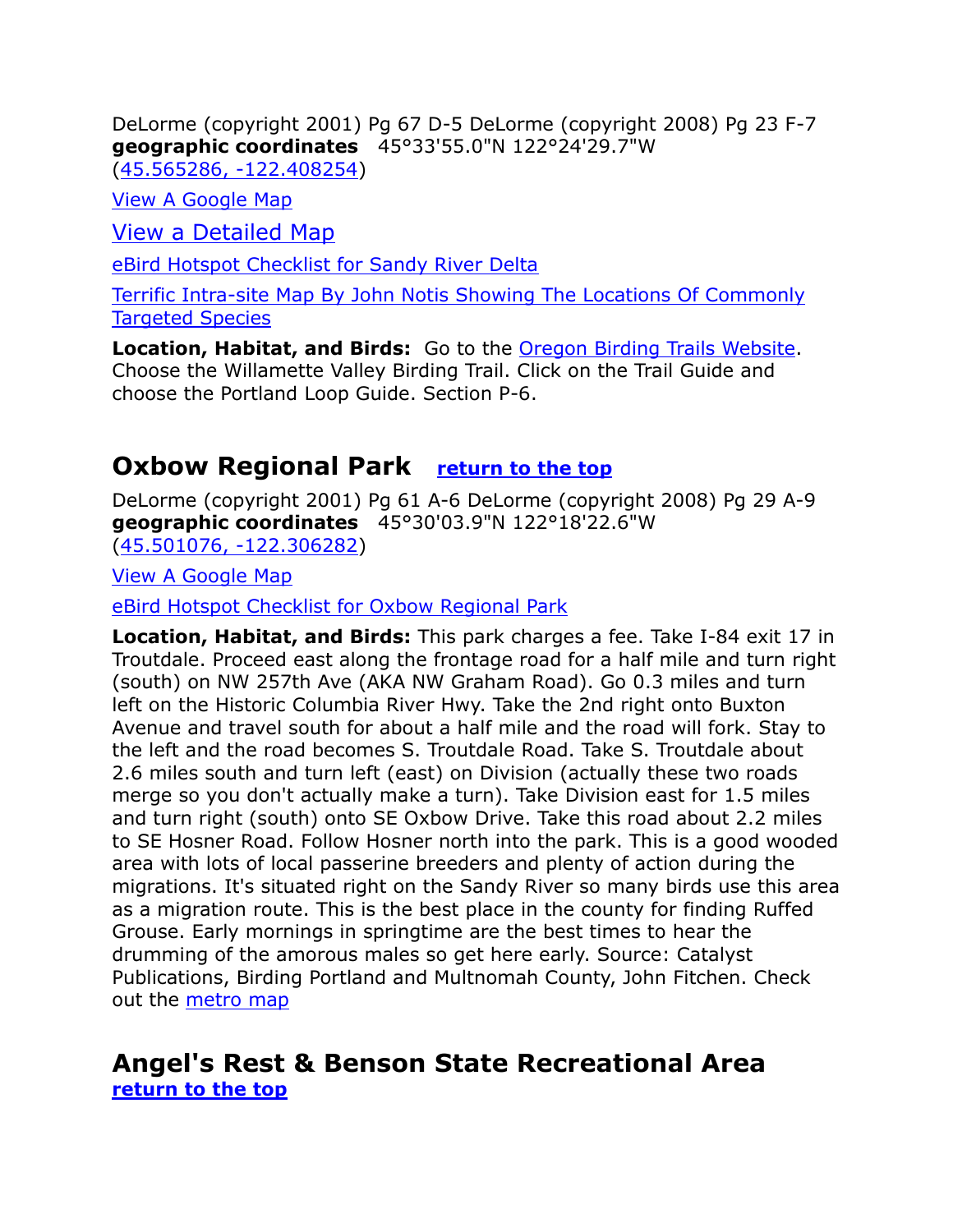DeLorme Pg 80 C-1 **geographic coordinates Angel's Rest Trail** 45°33'36.9"N 122°10'22.0"W [\(45.560241, -122.172778\)](https://www.google.com/maps/place/45°33)

**Benson State Park** 45°34'36.4"N 122°07'40.5"W [\(45.576777, -122.127931\)](https://www.google.com/maps/place/45°34)

[View A Google Map](http://maps.google.com/maps/ms?hl=en&ie=UTF8&msa=0&msid=108036481085398338899.00046d89e05311b912077&ll=45.574879,-122.069435&spn=0.368648,1.056747&z=11)

[eBird Hotspot Checklist for Angel's](http://ebird.org/ebird/hotspot/L1188776) Rest

Location, Habitat, and Birds: Go to the [Oregon Birding Trails Website.](http://www.oregonbirdingtrails.org/) Choose the Cascades Birding Trail. Then choose the Mt. Hood Loop Guide. Section 1.

# <span id="page-15-0"></span>**Larch Mountain [return to the top](#page-0-0)**

DeLorme (copyright 2001) Pg 56 B-2 DeLorme (copyright 2008) Pg 24 F-1 **geographic coordinates** 45°31'45.6"N 122°05'17.9"W

[\(45.529330, -122.088316\)](https://www.google.com/maps/place/45°31)

[View A Google Map](http://maps.google.com/maps/ms?hl=en&ie=UTF8&msa=0&msid=108036481085398338899.00046d89e05311b912077&ll=45.574879,-122.069435&spn=0.368648,1.056747&z=11)

[eBird Hotspot Checklist for Larch Mountain](http://ebird.org/ebird/hotspot/L447386)

Location, Habitat, and Birds: Go to the [Oregon Birding Trails Website.](http://www.oregonbirdingtrails.org/) Choose the Cascades Birding Trail. Then choose the Mt. Hood Loop Guide. Section 2. This is a favorite spot for local birders. There is a locked gate that prevents visitors from entering until the road is passable (closed from November to May). Birds you might see here include Sooty Grouse, Townsend's Solitaire, MacGillivray's Warbler, and Gray Jay.

### <span id="page-15-1"></span>**Ainsworth State Park [return to the top](#page-0-0)**

DeLorme (copyright 2001) Pg 67 D-8 DeLorme (copyright 2008) Pg 24 F-1 **geographic coordinates** 45°35'45.1"N 122°03'05.8"W [\(45.595854, -122.051612\)](https://www.google.com/maps/place/45°35)

[View A Google Map](http://maps.google.com/maps/ms?hl=en&ie=UTF8&msa=0&msid=108036481085398338899.00047ad0abf3c5174d8c6&ll=45.482281,-122.029266&spn=0.765464,2.113495&z=9)

[eBird Hotspot Checklist for Ainsworth SP](http://ebird.org/ebird/hotspot/L520486)

**Location, Habitat, and Birds:** About 8 miles west of Cascade Locks, take I-84 exit 35. Take the old Columbia River Hwy back west for about a mile. Take this highway west for your return to I-84. This is one of the most scenic areas in the Columbia River Gorge. This area has not been birded heavily so please report your findings if you bird this area.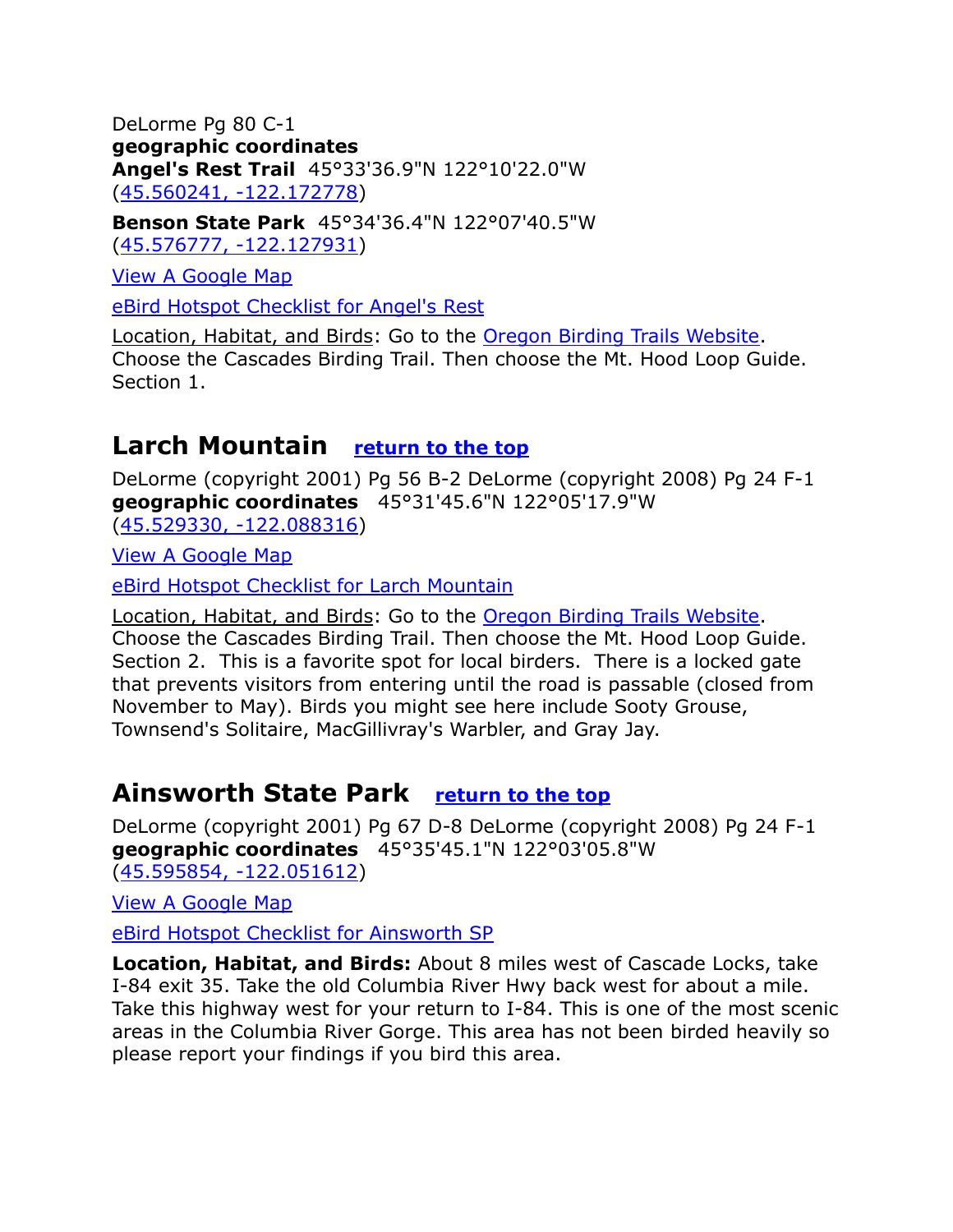### <span id="page-16-0"></span>**Bonneville Fish Hatchery [return to the top](#page-0-0)**

DeLorme (copyright 2001) Pg 68 C-1 DeLorme (copyright 2008) Pg 24 E-2 **geographic coordinates** 45°37'59.4"N 121°57'21.7"W [\(45.633153, -121.956031\)](https://www.google.com/maps/place/45°37)

[View A Google Map](http://maps.google.com/maps/ms?hl=en&ie=UTF8&msa=0&msid=108036481085398338899.00047ad0abf3c5174d8c6&ll=45.482281,-122.029266&spn=0.765464,2.113495&z=9)

[eBird Hotspot Checklist for Bonneville SP](http://ebird.org/ebird/hotspot/L1090683)

**Location, Habitat, and Birds:** Birds you might see at this location include ducks, gulls, Belted Kingfisher, Red-breasted Sapsucker, Downy Woodpecker, Steller's Jay, all 3 Chickadees, both kinglets, Swainson's Thrush, Varied Thrush, Spotted Towhee, and Dark-eyed Junco. A Black-throated Blue Warbler showed up here once and Red-naped Sapsuckers are occasionally seen.

# <span id="page-16-1"></span>**Bonneville Dam [return to the top](#page-0-0)**

DeLorme (copyright 2001) Pg 68 C-1 DeLorme (copyright 2008) Pg 24 E-2 **geographic coordinates** 45°38'29.9"N 121°56'32.3"W [\(45.641640, -121.942309\)](https://www.google.com/maps/place/45°38)

[View A Google Map](http://maps.google.com/maps/ms?hl=en&ie=UTF8&msa=0&msid=108036481085398338899.00047ad0abf3c5174d8c6&ll=45.482281,-122.029266&spn=0.765464,2.113495&z=9)

[eBird Hotspot Checklist for Bonneville Dam and Visitor Center](http://ebird.org/ebird/hotspot/L2115090)

**Location, Habitat, and Birds:** From Portland, drive east on I-84 for about 39 miles (39.3 miles from the Jct. of I-5 and I-84). Take exit 40 and check in at the security checkpoint area. Continue on to the visitors center. You can see the main spillway from here. June is the best time to view gulls from this location because the annual Shad run creates a bit of a feeding frenzy at this time. Keep an eye out for the occasional Peregrine falcon and bird the small island that holds the visitors center for migrant visitors that might be stopping over for a rest. Source: **Catalyst Publications, Birding Portland and Multnomah County, John Fitchen.**

### <span id="page-16-2"></span>**Eagle Creek [return to the top](#page-0-0)**

DeLorme (copyright 2001) Pg 68 C-1 DeLorme (copyright 2008) Pg 24 E-2 **geographic coordinates**

**Eagle Creek Group Campround** - [45.641194, -121.931672](https://www.google.com/maps/place/45°38)

**Cascade Salmon Hatchery** - [45.641194, -121.931672](https://www.google.com/maps/place/45°38)

**Eagle Creek Campground and Trailheads** - [45.641997, -121.924749](https://www.google.com/maps/place/45°38)

[View A Google Map](http://maps.google.com/maps/ms?hl=en&ie=UTF8&msa=0&msid=108036481085398338899.00047ad0abf3c5174d8c6&ll=45.482281,-122.029266&spn=0.765464,2.113495&z=9)